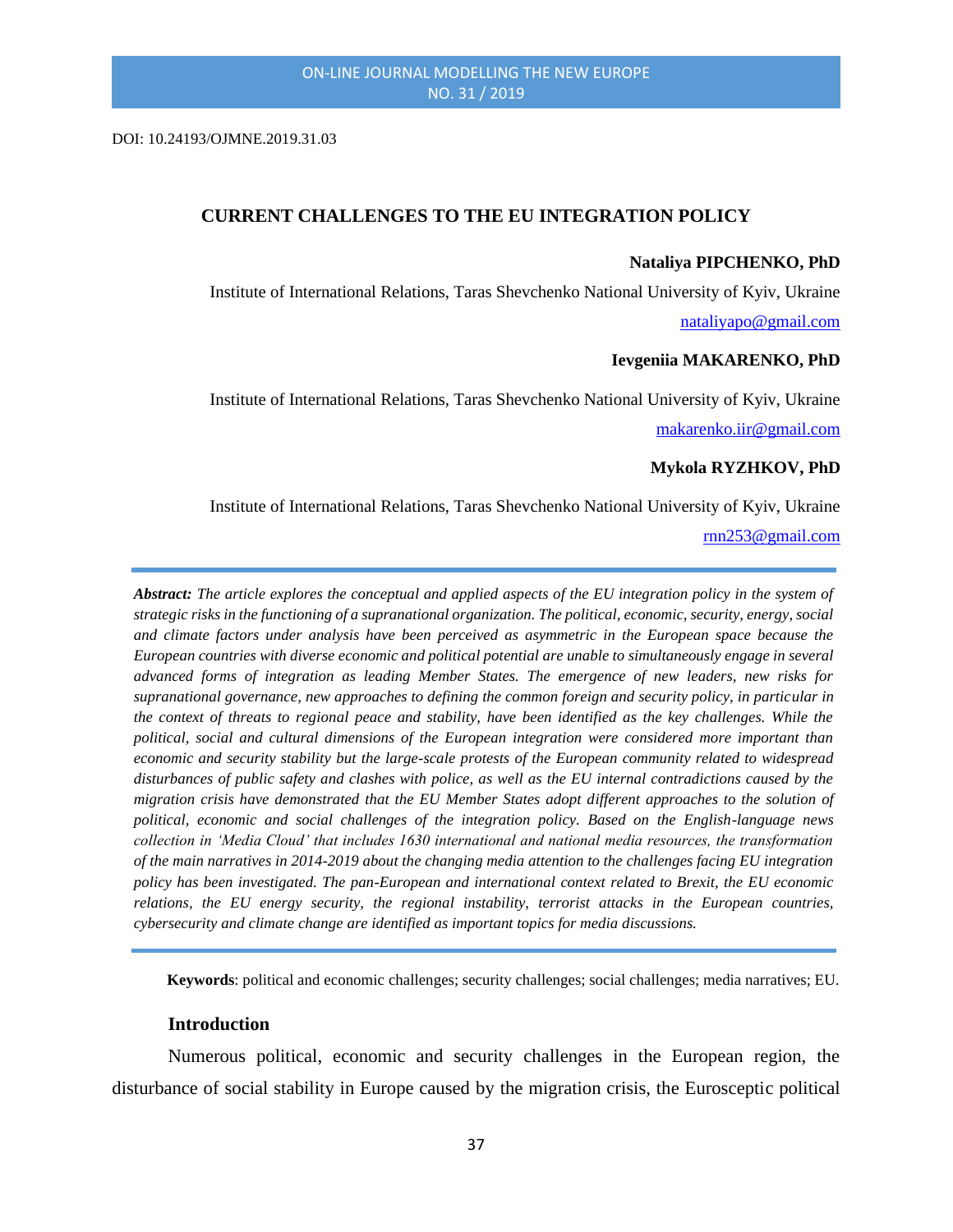criticism of the necessity to improve the level of social protection of the European Communities, the rejection of European standards by refugees and increased crime have led to a transformation of the conceptual and practical principles of integration policy, as well as a revision of the activity priorities of the EU supranational institutions. The EU position, based on the need for regular monitoring of the current situation in Europe; deepening discussions on the contemporary political, economic and security development of the Union; harmonizing the European economic and security policy; strengthening the political responsibility of Member States for creating mechanisms to overcome social inequalities and assisting vulnerable society groups; coordinating the European actors' cooperation for the development of common approaches to addressing urgent problems, could be seen as an attempt to reform the European integration policy during 2014- 2019.

The paper is structured as follows: Introduction; Section 1 discusses the conceptual background providing empirical foundations on the challenges to the EU; Section 2 draws the political and economic components of challenges to the European integration; Section 3 deals with the security aspects of the European integration policy; Section 4 indicates the empirical results of analysing media perceptions of the current challenges to the EU integration policy and Conclusions.

## **Methodology**

The paper uses a descriptive and interpretative approach that is based on the review of previous research, documentary and institutional analysis, as well as interpretation of data prepared within the study. Among the special methods, the statistical method for collecting data on challenges to the EU integration policy in media space has been applied, as well as the content analysis for media monitoring over 2014-2019 regarding the formation of narratives about the issues and their impact on the public perception of the EU activity in the political, economic and security areas.

To study the media attention on the issues of the EU activity over the last five years, the digital platform 'Media Cloud' (2019) has been used to provide access to the raw data of examining challenges. Utilizing the platform, main themes published by specific sources have been examined; the dominant narratives on the challenges facing EU integration policy have been explored; the organizations and political leaders mentioned in media have been identified. These insights to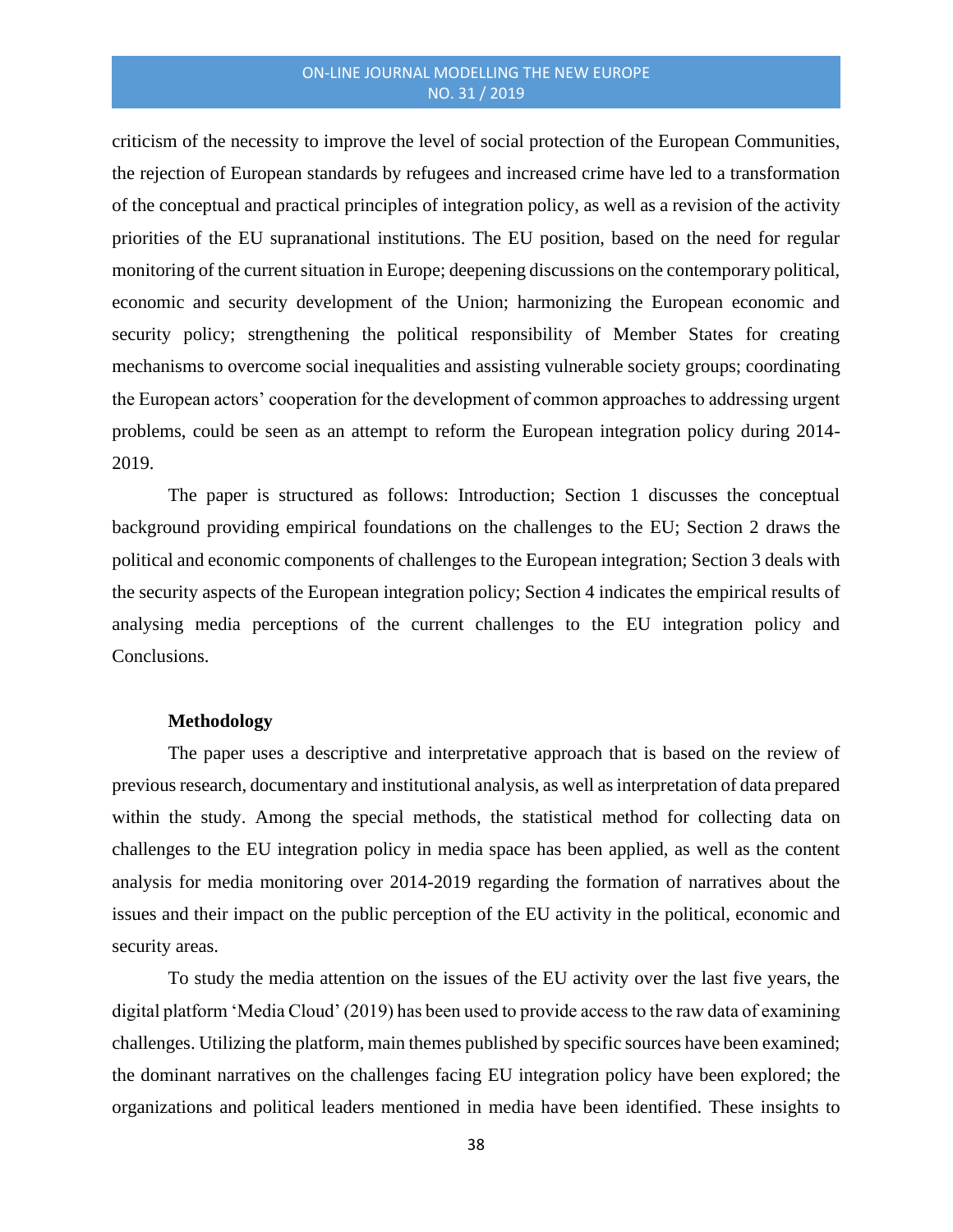understanding mainstream news allowed to find out the regional distribution of media mentions on the challenges to the EU integration policy over 2014-2019.

#### **Overview of previous research**

Studying the issues of challenges transformation for the European integration policy requires the investigation of the political, economic and security components of current European integration processes by revealing the degree of trust to the supranational institutions in the context of increasing Euroscepticism, clarifying the influence of external and internal factors on the European identity and political consciousness, avoiding the contradictions in the perception of the EU's common foreign, economic and security strategies. The experience of the EU political activity has shown the aspiration of the supranational institutions to solve such problems as preserving the unity of regional space and the trust of national communities to the EU supranational institutions, improving the standards of the European identity, shaping the Europeanness ideas in the migration community, understanding the common European foreign and security policy in the broader context, supporting joint positions and approaches to the renewal of the European agenda for involving the interregional and international actors.

In general, researchers highlight several contemporary challenges to the EU after the European Parliamentary election 2019: the expected economic recession that could damage the eurozone and amount to a serious threat to the European integration process; the break of liberal democracy and the growing support for populist appeals, especially in the face of increasing challenges to the viability of the social model in Europe; the growing divide among the EU's liberal and illiberal governments; the structural challenge includes Brexit that is profoundly reshaping the EU (Palacio, 2019); the climate change, the ageing populations and the digital revolution that are the next challenges for deepening European regional cooperation and finding political and economic mutual understanding among the EU Member States (Valášek, 2019); the populism, the trade disagreement, the migration and the budget deficits continue to impact on Brexit negotiations, the trade dispute among the EU and the United States, as well as the growth of right-wing populist movements in Europe (Riegert, 2019).

It must be noted that the main priorities of the European Commission over 2014-2019 that could be used to solve the above issues included boosting investment and creating jobs; developing digital single market and unlocking online opportunities; making the EU more secure, affordable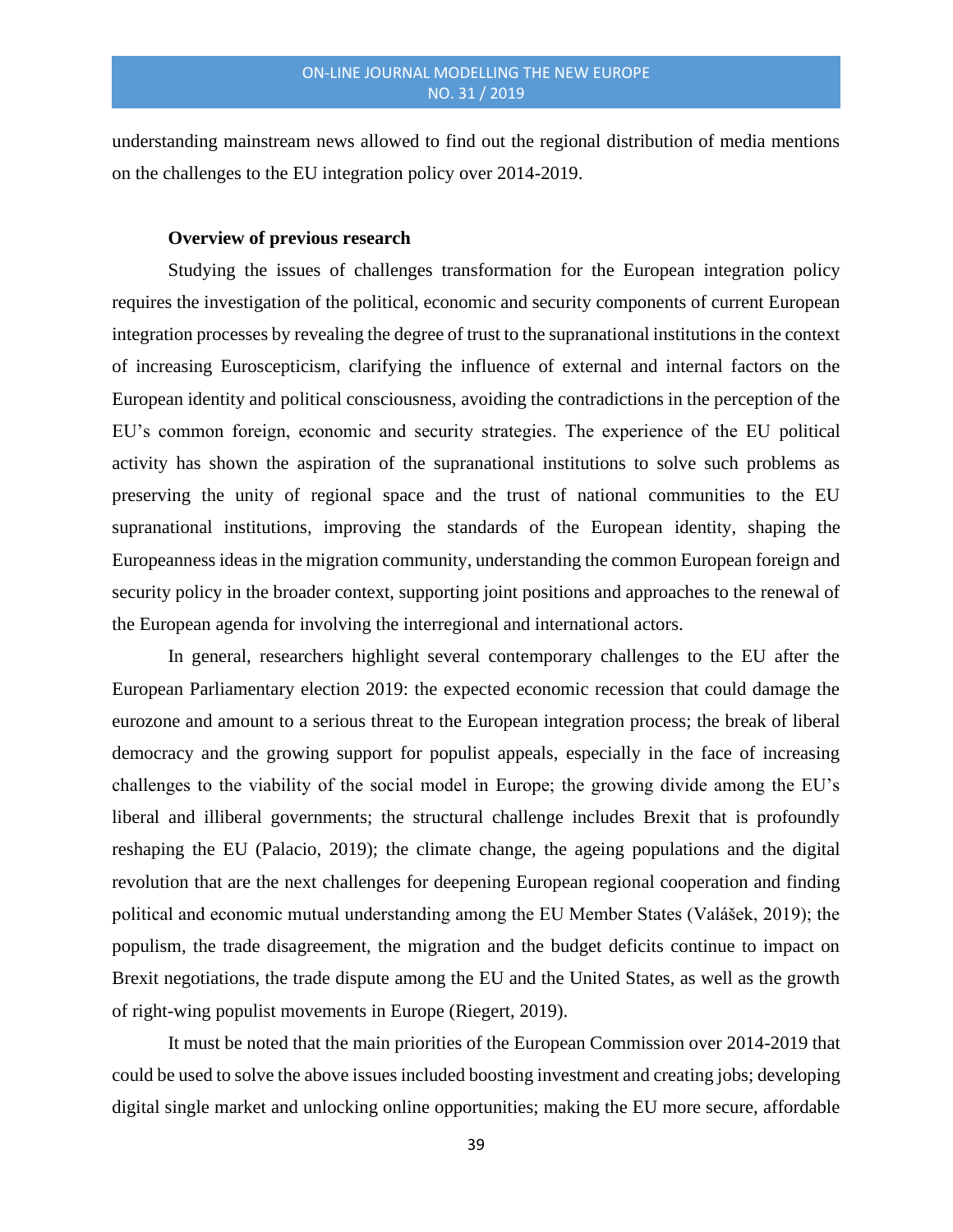and sustainable through an energy and climate union; transforming the internal market; combining stability with fairness and democratic accountability within the economic and monetary union; balancing trade policy without sacrificing Europe's standards; stepping up cooperation on security and justice in the EU and preserving the rule of law; improving the European agenda on migration; strengthening the global role of Europe and making the EU more transparent and democratically accountable (European Commission, 2014a).

The potential future of the Union, depending on the choice made by Europe, according to the EU Commission, may evolve in several directions – delivering the positive reform agenda, recentring on the single market, allowing the willing Member States to do more in specific areas, focusing on selected urgent policy areas but doing much more together across all policy areas (European Commission, 2017c).

In addition, Ursula von der Leyen, newly elected European Commission president, also calls for addressing environmental and climate issues, providing socio-economic guarantees for Europeans and reforming the migration system as priorities for her future work (European Commission, 2019a). Among the short-term challenge to the European integration policy, the United Kingdom's withdrawal from the EU has been left. While among the long-term challenges, we can note solving the fallout of a trade conflict between the United States and China, boosting the EU digital competitiveness in economy, enhancing the European defence capabilities in the face of political volatility in the USA, as well as delivering on the EU pledge as the world's leader in efforts to fight climate change (Grajewski, 2019). The New Strategic Agenda 2019-2024 adopted by the European Council notes that over the next five years, the EU can strengthen its role in this changing environment and develop the existing political, economic and social model of the EU through protecting citizens and freedoms, developing a strong and vibrant economic base, building a climate-neutral, green, fair and social Europe, promoting European interests and values on the global stage (European Council, 2019).

## **Political and economic challenges to the EU integration policy**

The development of the EU is based on the observance of the principles of social justice that involves the interaction of the supranational institutions and representatives of civil society, the fulfilment of the basic needs of all citizens of the European community, participation in the political and economic integration and strengthening European identity. At the same time, the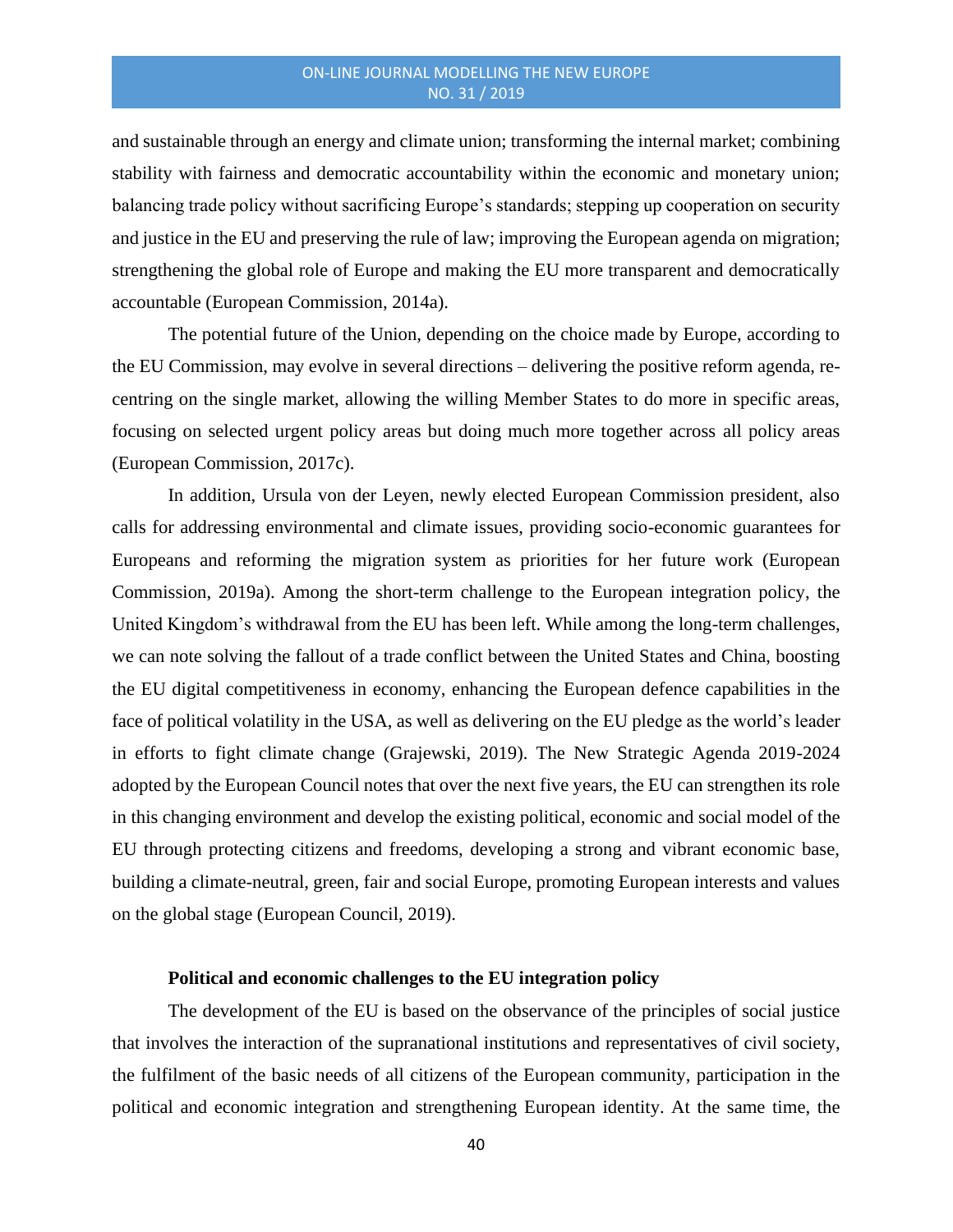common historical heritage and the existence of successful nation-states should only contribute to the European integration and the improvement of the pan-European model of development of the united community.

However, despite the achievements in the integration policy, the EU is facing the contemporary challenges of intra-European and international character. Among the intra-European matters, we can note the political, economic and social issues that arise in the southern and the eastern Member States, the public protests in the EU Member States, the referendums in the UK on leaving the EU and in Spain on Catalonia's independence, the increase of populist scepticism about the prospects not only for the development of European integration but also for its existence as a whole. Among the international matters, the economic stagnation of the EU, the unresolved migration problem, the US-China trade confrontation and the threat of climate change can be highlighted.

An expert analysis of the EU's internal development, the complexity of negotiations with the UK on the Brexit agreement, the response of the European countries to the refugee crisis and the socio-environmental issues in the several European countries showed that it is necessary at the EU level to focus on solving the process of ensuring equal social opportunities and involving all citizens to the pan-European society. Besides, we could underline respect for the principles of gender equality, non-discrimination on all grounds, the implementation of access to education, the business support, the improvement of political and social dialogue, as well as the maintenance of the economic development balance for all Member States. Researchers (Vanhercke, Sabato, Bouget, 2017) note that, despite progress, the socio-economic governance in the EU still does not provide a balanced solution to macroeconomic, fiscal and social problems because the existing asymmetric economic growth of the EU Member States requires the considerable effort to political, economic and social rapprochement of the European political actors.

The migration pressure, associated with the EU discussions on the responsibility for sheltering migrants and providing them with social guarantees, remains the strategic challenge for the European community. The situation, caused by the uncontrolled influx of refugees, has put Europe ahead of the need to take action for overcoming the migration crisis generated by the escalation of hostilities in Syria and northern Iraq, instability in other countries in the Middle East, Central Asia, North and Central Africa. In particular, the European Commission promoted the establishment of a Trust Fund for Africa to stem the flow of refugees from North Africa and the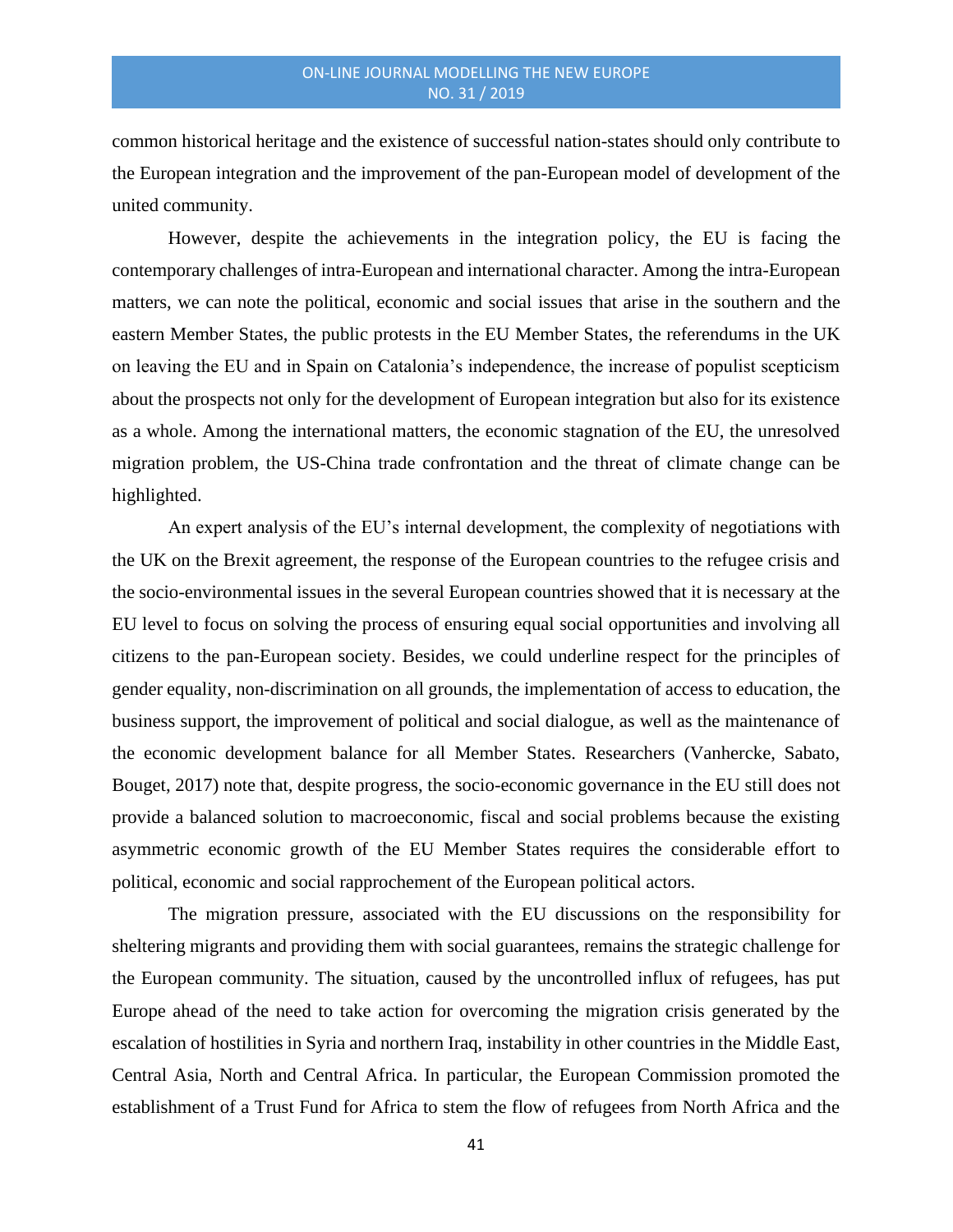Middle East and provide financial assistance to Turkey for resolving the issue with Syrian refugees. Besides, France and Germany have established a separate special fund to address the refugee issues (Goodwin, Raines, 2017; European Commission, 2019b).

However, we observe the contradictory attitudes of some EU Member States to the political activities of the supranational institutions in setting quotas for receiving migrants because these actions lead to a limitation of social standards through funding assistance to refugees, intensifying anti-migrant sentiments, deepening political and cultural adaptation of the migrants. Such a situation is used by the nationalist parties or the right-wing movements and associations in Europe for deepening discussions on the appropriateness of the EU existence or European governance system.

At the same time, the economic forecasts from the European Commission also provide a positive assessment of the economic situation improvement through the arrival of migrants to the EU: in the middle-term, an additional effect is expected from an increase in labour supply, provided the implementation of the appropriate policy to facilitate migrants' access to the labour markets. Although increasing discordances are expected between the European countries regarding the allocation of refugee admission quotas and the costs of overcoming the migrant crisis (Fitisova, Solodko, 2016).

The inconsistency of the EU Member States' positions on the agricultural and environmental policy, due to the need to take the climate change into account, also affects the integration policy processes. The debate on developing a green economy, inching closer to netzero carbon emissions, decreasing crop and livestock production (European Environment Agency, 2019; Rankin, 2019) has led to diverging views on common economic benefits because in the future less developed economies in Europe's southern and Mediterranean regions, as well as in Central Europe will have to abandon the agricultural production in full or in part and refurbish the industrial facilities for improving resilience to extreme events like drought, heatwaves and floods, as well as reducing environmental pollution.

Thus, there are the contradictions in the vision of a common European future by the stronger and weaker economies of the EU countries that contribute to the aggravation of the pan-European political and economic issues. In the long-term, a large part of the world economic growth will come from non-EU countries, therefore, the social stability of Europeans will depend on trade and investment, a strong internal market and an open international economic system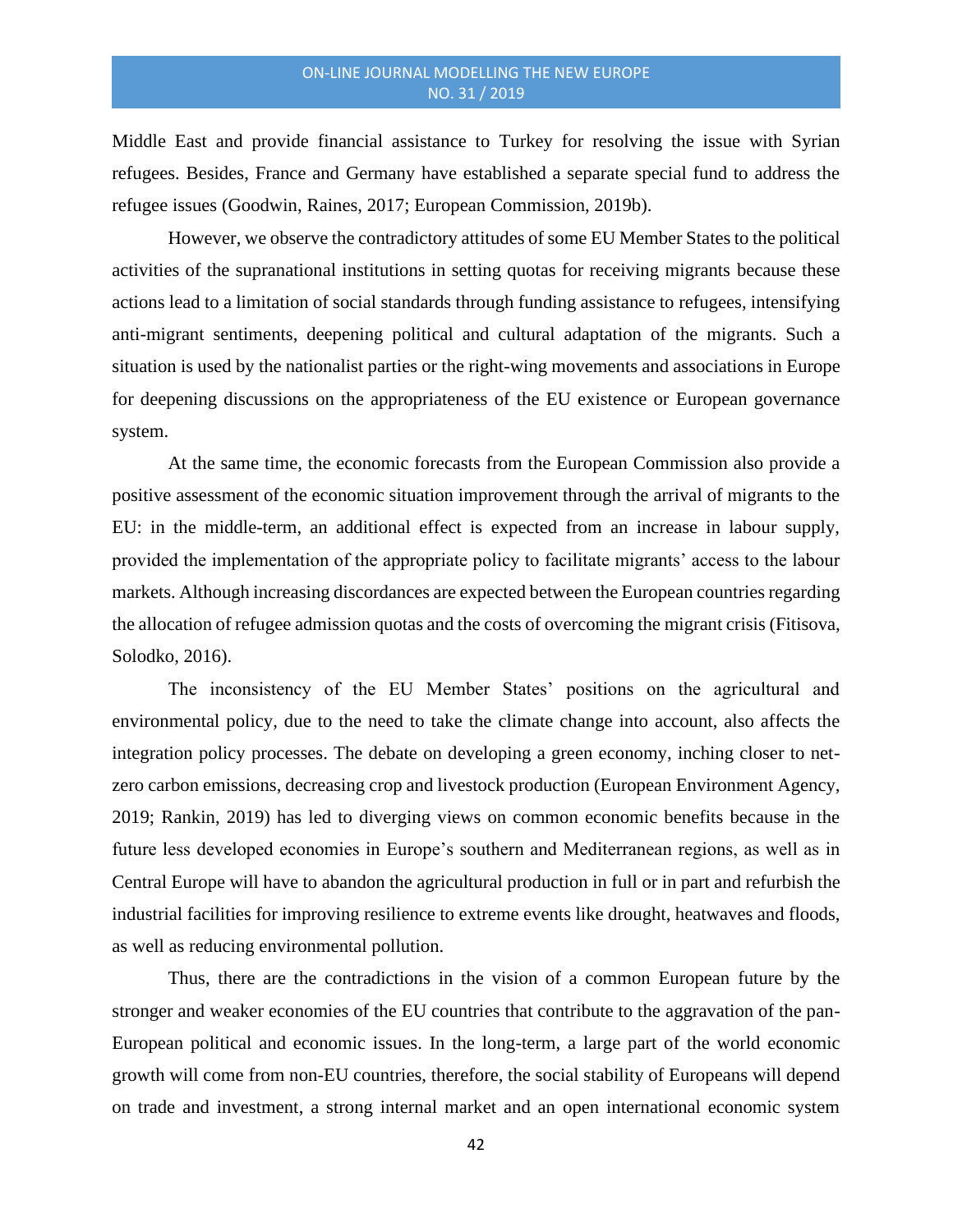(European Commission, 2017b). These issues are also a need to be combined with the improvement of social standards, the UK's withdrawal from the EU, the general economic recession, the migration issues and disagreements on the EU climate policy. Within the political and economic challenges to the European integration process, the destructive potential of illegal migration also needs to be taken into account which could be used for internally destabilizing some European countries by creating new tension zones, spreading phobias and increasing antiimmigrant and radical sentiments.

#### **Security challenges to the EU integration policy**

The renewal of the European Security Strategy has resulted from both internal processes of deepening the EU political and economic integration and external factors, including strengthening the EU's role as an international actor, maintaining a balance of cooperation with NATO, changing the social environment following the terrorist attacks in Denmark, France, Germany, Greece, Italy, Spain and Belgium, as well as the migration crisis in Europe caused by hostilities in Africa and the Middle East region as a whole. The general and targeted challenges to the EU integration policy can be identified in security. The common challenges relate to creating conditions for the full development of the EU and ensuring the security of the territory and the citizens of the community, while the targeted challenges include overcoming terrorist threats, combating cybercrime, protecting critical infrastructure against cyberattacks, resolving active or frozen conflicts and the EU energy security issues.

Recognizing the need to reform the common European security and defence policy, the European Commission adopted a renewed European Agenda on Security 2015-2020 for more effective cooperation among the EU Member States on particularly vulnerable challenges to the European citizens that are a transnational and require the action coordination by all EU Member States (European Commission, 2015d).

According to the tasks to address threats, the strategic plans have developed for engaging political, economic, diplomatic and military tools aimed at the formation of common security policy pillars, counter-terrorism, the EU participation in peacekeeping operations, including the Crisis Response Program, the modification of the Euro-Atlantic cooperation and NATO's role in the structure of European security, the possibilities of creating the European defence forces. It should be noted that the transformation of the European security policy is also conditioned on the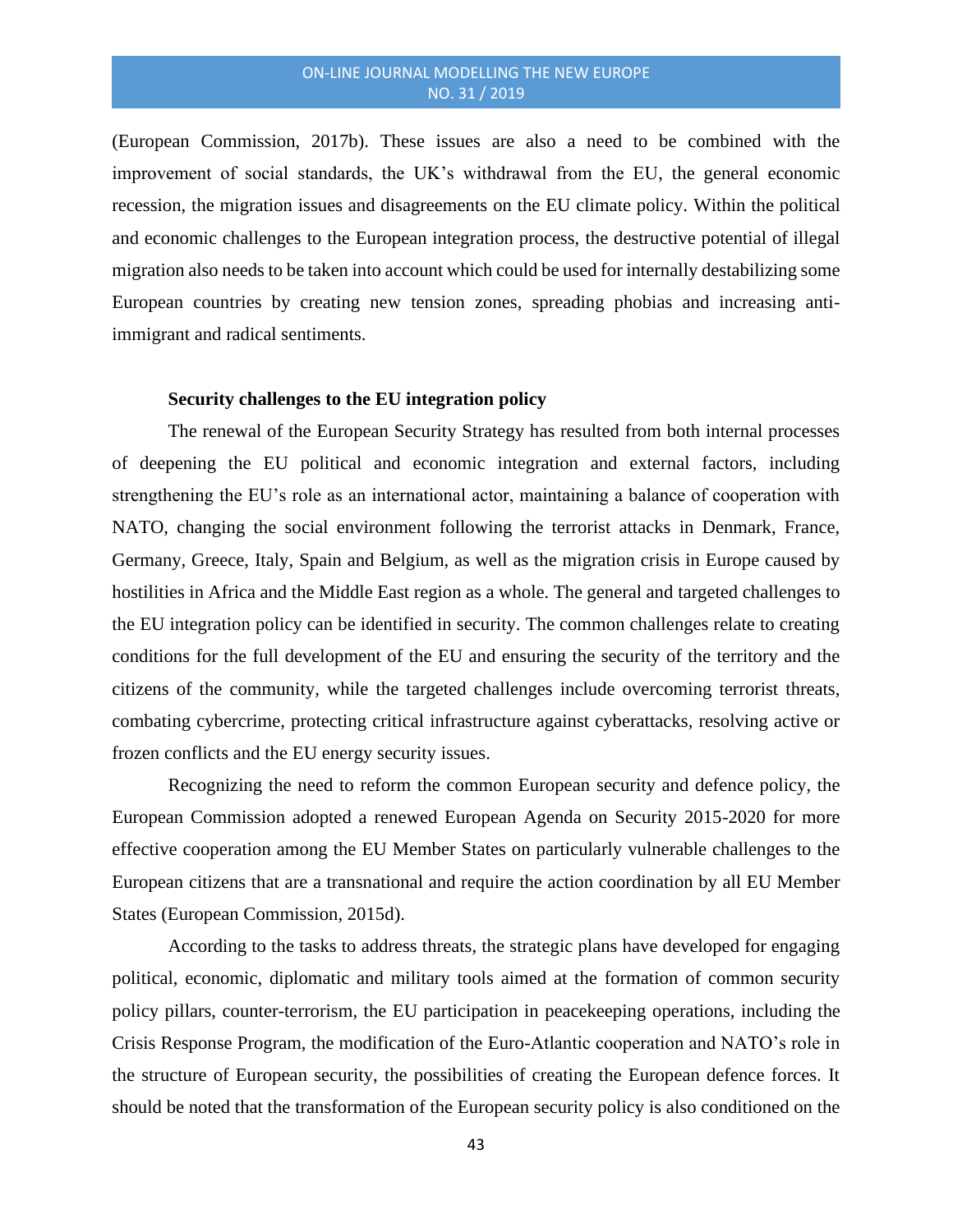change of the EU's territorial borders, the appearance of the Middle East instability area, the dangerous conflicts in the post-Soviet space, therefore, the security strategy emphasizes both the need for an allied partnership with the US and the strengthening of the European security and defence system (European Commission, 2015c).

The cooperation of the EU Member States is based on such European security priorities as overcoming the threat of the terrorist acts in Europe that requires a reinforced EU response to terrorism and foreign terrorist mercenaries because the European citizens join the terrorist groups in conflict zones, shaping potential threats for European internal security on return; identifying and overcoming cross-border organized crime, including human and arms trafficking, drug smuggling, financial, economic and environmental crime; tackling cybercrime at the European level and identifying cyber threats to the security of the EU and its Member States beyond integration formation; improving the security of the dissemination, transmission and exchange of data on the Internet and the creating a single EU digital market to enhance digital competitiveness with the USA and Japan; intensifying the EU's global and regional influence on international issues (European Commission, 2015c).

The approach of the European Commission and the Member States aimed at addressing security concerns in Europe is based on counteracting radicalization through the creation of the Radicalisation Awareness Network in the EU; updating framework decisions on combating terrorism in order to provide a more coherent legal foundation that will enhance cooperation with the third countries on the prevention of terrorist threats; reducing the funding of criminal groups through the cooperation of national financial intelligence units affiliated to Europol; strengthening the dialogue with major IT corporations to combat terrorist propaganda on the Internet; introducing mechanisms for combating cybercrime and criminal investigations on the Internet (European Commission, 2015a; Immenkamp, Sgueo, Voronova, Dobreva, 2019).

The updated EU common security and defence strategy addresses such cybersecurity challenges and threats as combating information and cyber threats, tackling cyberterrorism and cybercrime which require finding an acceptable solution among the EU supranational institutions and the Member States regarding the need to improve the European cybersecurity program. Experts stress that there will be stronger the EU interaction with the UN Security Council on counteracting cyber threats; deepening partnerships with the USA, Japan, China, Canada and India in cyber defence; transforming the EU cybersecurity regulatory framework by adopting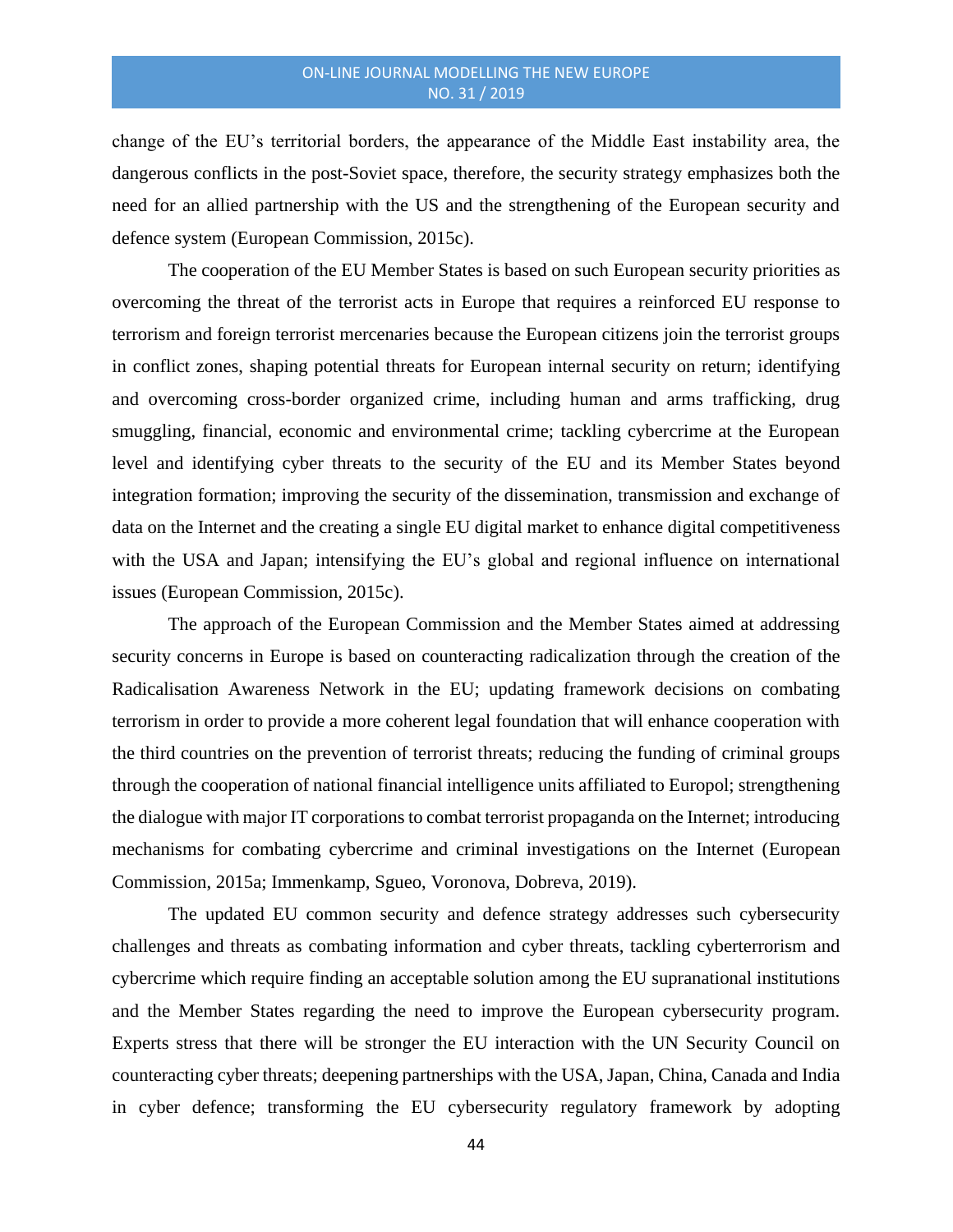conventions, directives, recommendations and resolutions on European cybersecurity and privacy of e-communications; identifying and evaluating information and cyber threats for critical life infrastructure of the European community as a whole and national communities in particular. The European Security Strategy also contains provisions on the need to overcome digital asymmetry among the EU countries, to prevent conflicts in the European region with the use of information weapons, to safeguard fundamental human rights and freedoms in the information space, to counteract destructive information influences on the moral values of the European communities (European Commission, 2015a).

The cross-border nature of the threats is forcing the EU countries to work closely at the pan-European level that is necessary not only to effectively prepare for counteracting cyberattacks but also to respond to them promptly. To support the EU Member States concerning the development of national cybersecurity policy, the European Union Agency for Cybersecurity (ENISA, 2019) has developed a special workshop that provides a brief analysis of the current state of cybersecurity strategies of the EU Member States and other countries, the common features and differences in national strategies, as well as the recommendations for implementation of a cybersecurity strategy in EU countries.

The security challenges also include active or frozen conflicts, in particular in the post-Soviet space, that prompt the EU to revise existing security strategy, formulate an updated common security policy and transform the Eastern Partnership policy. At present, the program of counteracting misinformation and anti-European propaganda is being actively implemented in Europe to unite efforts for overcoming Russian information pressure not only in the East of Europe but in every European country. In addition, the program has been launched in the EU to combat 'hate speech' on the Internet, and major IT companies, including Facebook, Twitter, YouTube and Microsoft, have signed a new code of conduct that obliges them to prevent the spread of hate speech, track the appearance of such words on social media and remove it within 24 hours.

The challenges to the EU integration policy in energy security linked to the need for a stable functioning of the European energy market, to support the security of energy supply to the EU, to integrate energy networks, to encourage the Member States to implement energy efficiency and energy savings policy, and to develop new and renewable sources of energy. The Treaty of Lisbon (European Union, 2007) provides for mandatory collective responsibility if an EU Member State has been the victim of aggression that requires other countries to provide it with assistance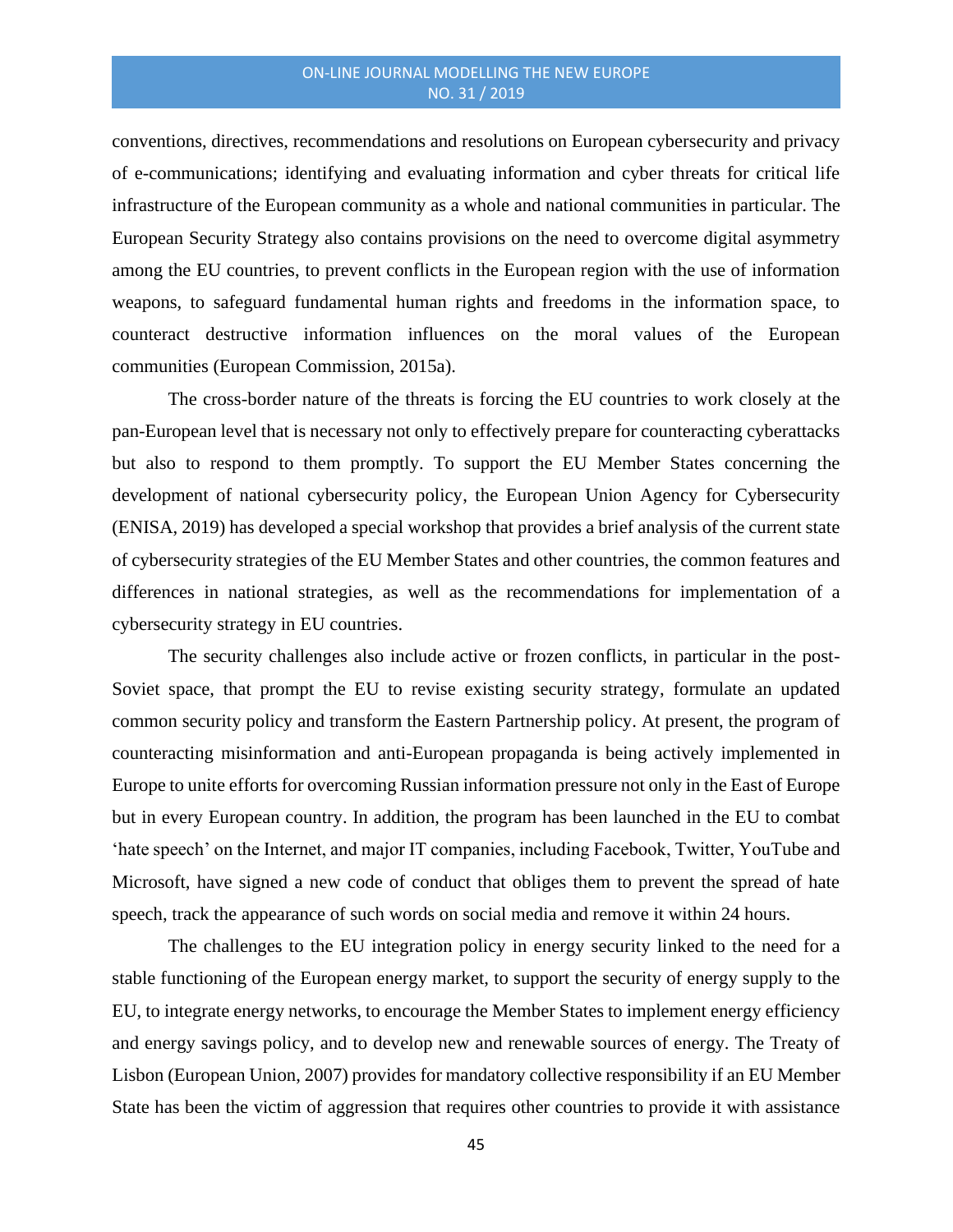and support by all possible means. Although this provision applies to the military sphere, we cannot exclude that such obligations may spread to EU energy security. It should be added that the correlation between the common energy policy and the common foreign policy of the EU has also been reflected in the strategy 'Energy 2020' (European Commission, 2011) that for the first time referred to ensuring uninterrupted access to energy products and services at an affordable price for all consumers. Thus, the need for conducting external and internal negotiations was identified between consumers, suppliers and transiters of energy resources to Europe.

Following another aggravation of bilateral relations between Ukraine and the Russian Federation in early 2014, the EU has developed the European energy security strategy and outlined the areas of energy interests among which we could distinguish the formation of European foreign energy policy and the review of intergovernmental energy agreements of the EU countries with other states for preventing suppliers' pressure; diversification of supplying countries and routes through enhanced cooperation with Norway and Saudi Arabia, as well as finding new partners in the Caspian region; the enhancement of internal energy production in the EU when achieving the right state of energy efficiency; the creation of missing infrastructure links to respond quickly to energy supply disruptions and to increase the level of critical infrastructure protection (European Commission, 2014b). These provisions were the basis for building the EU Energy Union's strategy (European Commission, 2015b) to reduce the energy import dependency and to overcome the existing energy monopoly by other countries. Current EU energy security challenges include the diversification of energy supplies, the renewal of nuclear energy with the use of modern technologies to ensure the safety of nuclear power plants, the development of alternative and renewable energy sources to reduce oil and gas consumption, the reduction of carbon emissions, as well as the implementation of energy saving technologies to reduce the energy intensity of the EU economy.

## **Results**

Based on a study of global and regional political, economic and security trends, as well as the priorities of the EU supranational institutions, key challenges have been identified including Brexit, Terrorism in EU, Crisis of liberal democracy / Populism in EU, Economic crisis in EU, Cybersecurity and EU, War in Ukraine, European energy security and Russia, Immigrants and refugees in EU, Climate Change and EU. The selected topics were analyzed by means of the global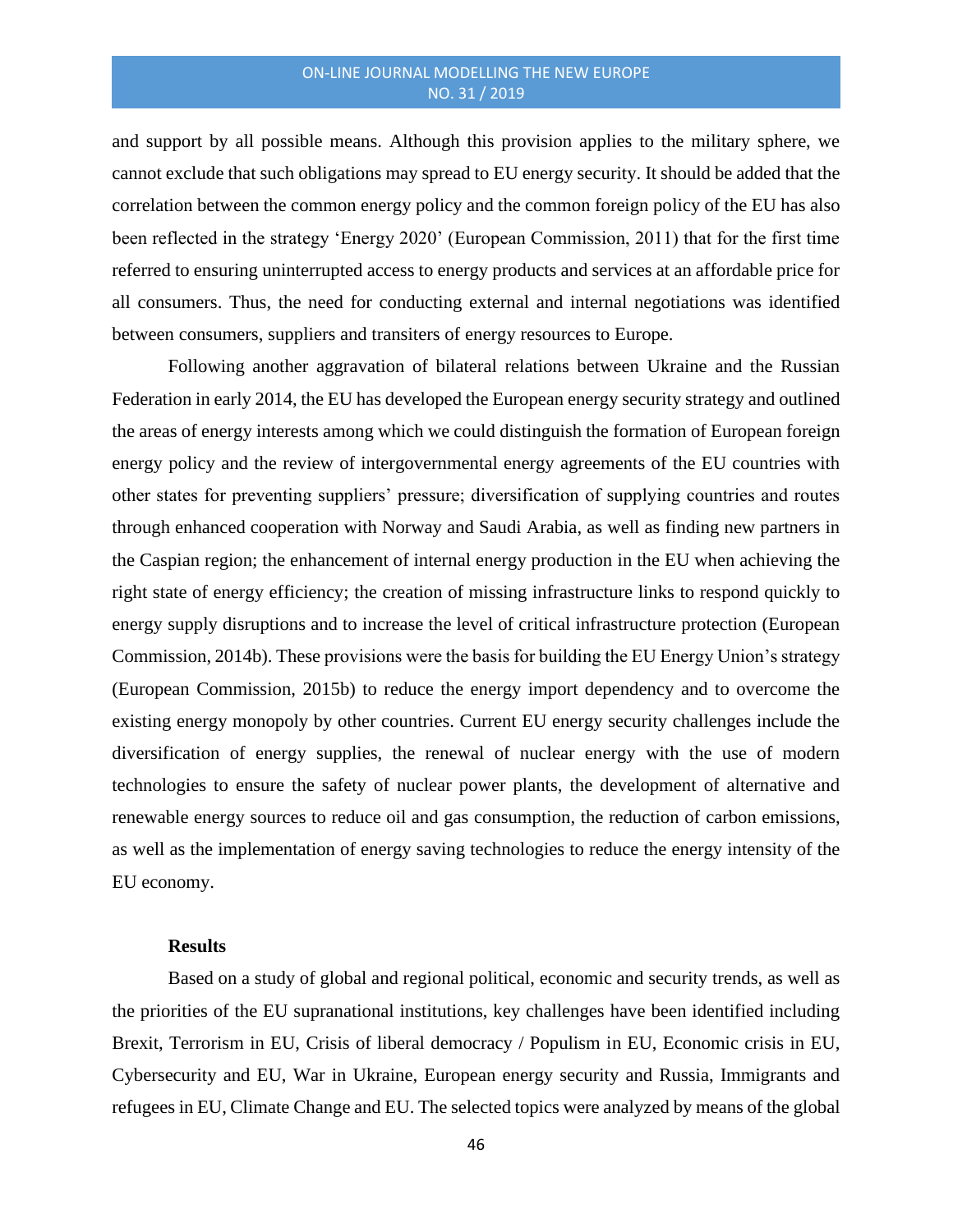English language news collection, shaped in 'Media Cloud' and included 1630 international and national media resources, that allowed to qualitatively and quantitatively explore of news about the researched issues, as well as to comprehend major information trends on the EU integration policy from January 2014 to September 2019.

The media monitoring and evaluation of the foreign policy processes enabled to identify the political, economic and security trends in the EU integration policy, to observe the political attitudes of international actors and to determine the peculiarities of public opinion and the level of audience awareness about the EU regional and foreign policy activity. The interaction of international actors on current events and processes led to the filling of the information space with relevant thematic content, so comparing such indicators as time periods, news content, regional distribution of messages and dominant narratives made it possible to find out the degree of ideas dissemination, the involvement of political leaders and organizations, as well as main trends of media space with possibility to influence public awareness on researched issues.

The study of news over 2014-2019 has allowed concluding that media attention on the challenges to the EU integration policy has shifted (Figure 1), as a result, the messages could be divided into two groups:

- the first group includes the contemporary discussions that have not only the pan-European but also the international context. In particular, this applies to the following challenges listed in descending order: Brexit (total 436769 messages), Terrorism in EU (total 40806 messages), Crisis of liberal democracy / Populism in EU (total 12555 messages), Economic crisis in EU (total 8129 messages) and Cybersecurity and EU (total 4219 messages);

- the second group includes the situational discussions that can be considered as deriving from the aforecited challenges; moreover, such discussions could be used by political actors to 'stir up' interest or distract the audience attention. In particular, this applies to the following challenges listed in descending order: War in Ukraine (total 877 messages), European energy security and Russia (total 371 messages), Immigrants and refugees in EU (total 306 messages), as well as Climate Change and EU (total 234 messages).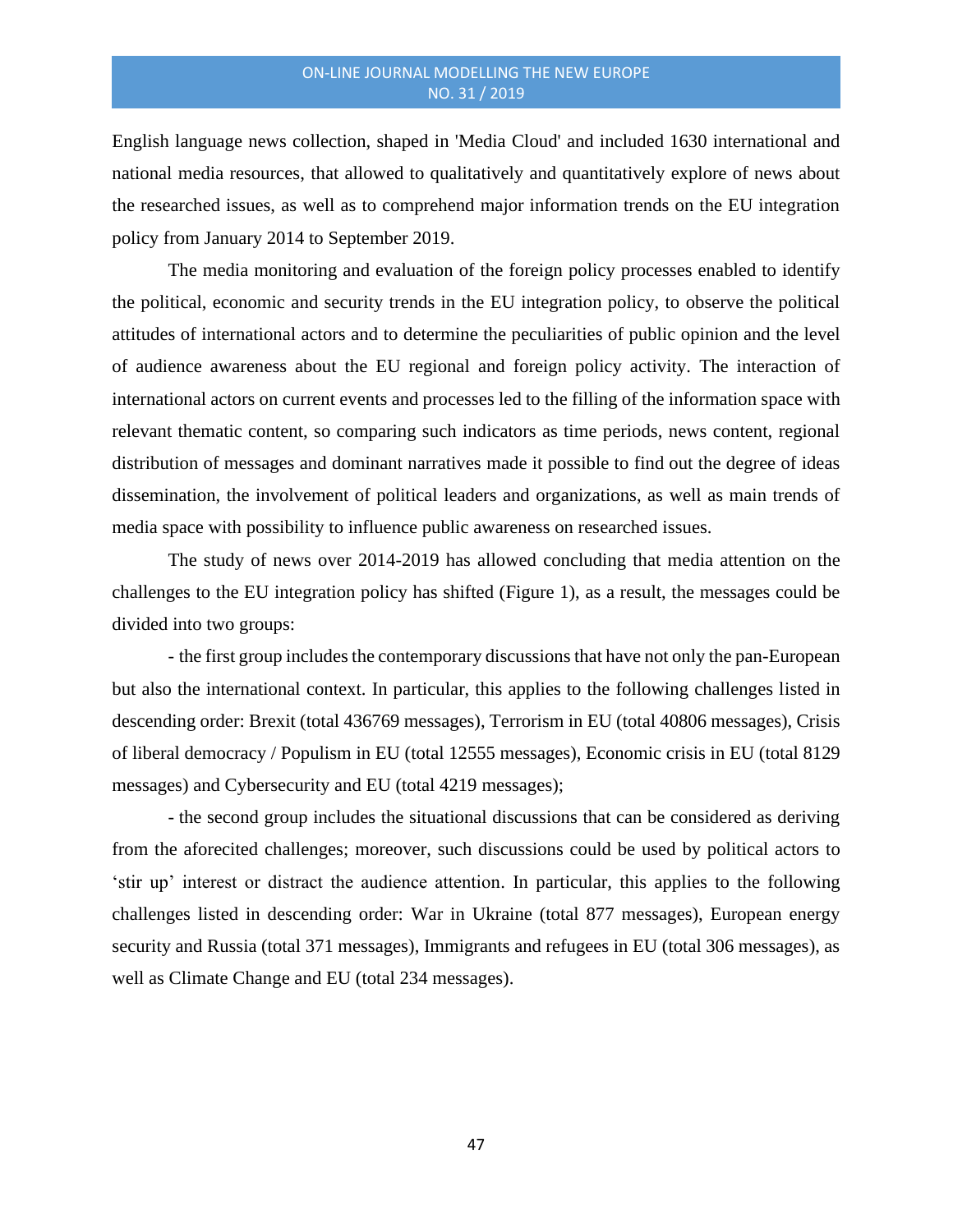

Figure 1. Total attention to the selected topics over January 2014-September 2019

Source: compiled by authors according to online platform 'Media Cloud'.

Thus, the first group challenges can direct influence on the EU integration policy processes, while the second group challenges have an indirect impact on the European integration processes and can be considered as the tangents to the first group.

The news content on examining challenges to the EU integration policy over 2014-2019 consisted of the official events held at the regional and international levels with the participation, initiative or support of the EU, as well as the expert materials prepared for the media aimed at shaping public attitudes towards the political, economic, security and social processes taking place in the EU. Notably, the news coverage on the official events was predominantly informative, while the experts' evaluations contained their reflections on the events that took place and were not always objective. Thus, there is a tendency to increase the number of experts commenting on events but such reflections are not always professional and, therefore, can destructively or constructively influence the peculiarities of public opinion formation.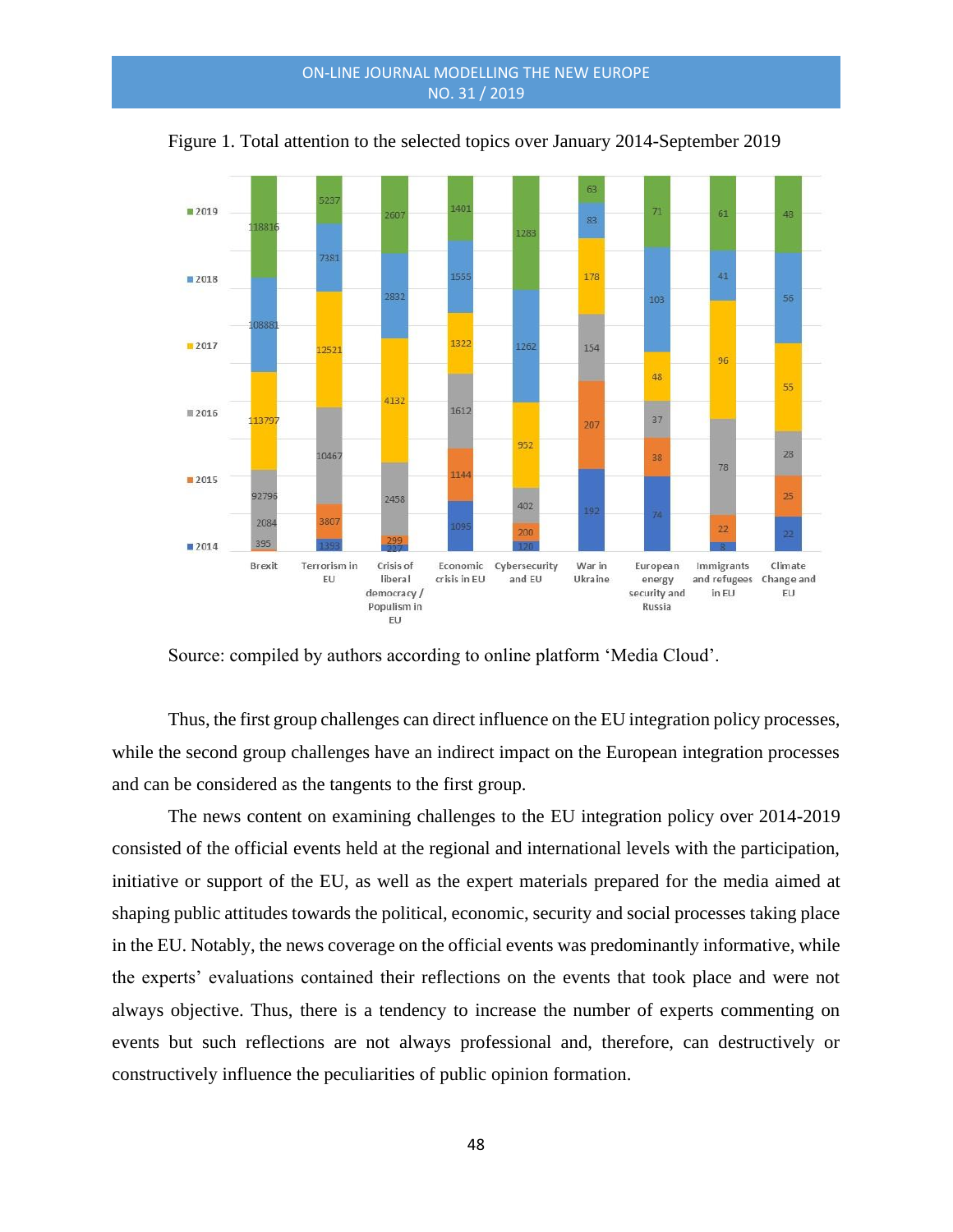Within the first group of the contemporary discussions, the following subject lines can be distinguished:

- Close attention of the Global English Language Media to Brexit connected with the huge number of news about the EU break-up and the unresolved issue of the terms of the UK's exit from the EU. The media also reported on the financial and social consequences of Brexit for the UK citizens and other EU countries, the internal political crisis in the country due to the lack of a united position, as well as the prospects of British-American relations.

- The issue of 'Terrorism in the EU' was considered in the context of security instability in the Middle East, the terrorist attacks in European countries, the negative attitudes of the European community towards Muslims, the extension of NATO's funding for security, and a lack of unity in Europe regarding updating the common security policy. Some news also concerned the determination of Arab-EU leaders to fight terrorism, cultural and religious intolerance.

- 'Crisis of liberal democracy / Populism in EU' connected with such news lines as 'Europe's credibility is at stake', 'Labour cannot ride the Brexit wave to socialism', 'it must fight the nationalist right', 'refugees' drama goes on' and elections in the EU.

- 'Economic crisis in EU' concerned the countries' positions on reforming the euro area, promoting the greater economic development of Spain and Greece, negotiating US-EU trade agreement, cooperating within the G7 and G20, continuing US-China trade war and giving EU financial assistance to non-EU partner countries.

- 'Cybersecurity and EU' connected with such news lines as 'New Cybersecurity Rules in EU', 'EU lays out path to digital single market', 'China-EU Cooperation on Combatting Cybercrime', 'EU prepares for 'dark scenario' of cyberattacks', 'new data pact between the EU and USA', 'fighting fake news on Facebook', 'bolster cybersecurity', 'protect data privacy' and 'fight with Huawei in Europe'.

Within the second group of the situational discussions, the following subject lines can be distinguished:

- The media rhetoric on 'War in Ukraine' was reduced to comparing armed confrontation in Ukraine with other conflict zones in Europe and the world, talking about Minsk agreements on the truce in Eastern Ukraine, strengthening Russian influence on the Balkans, extending European blacklists of Russian diplomats and defining impact of the USA on the European regional policy and Germany and France's position in this context.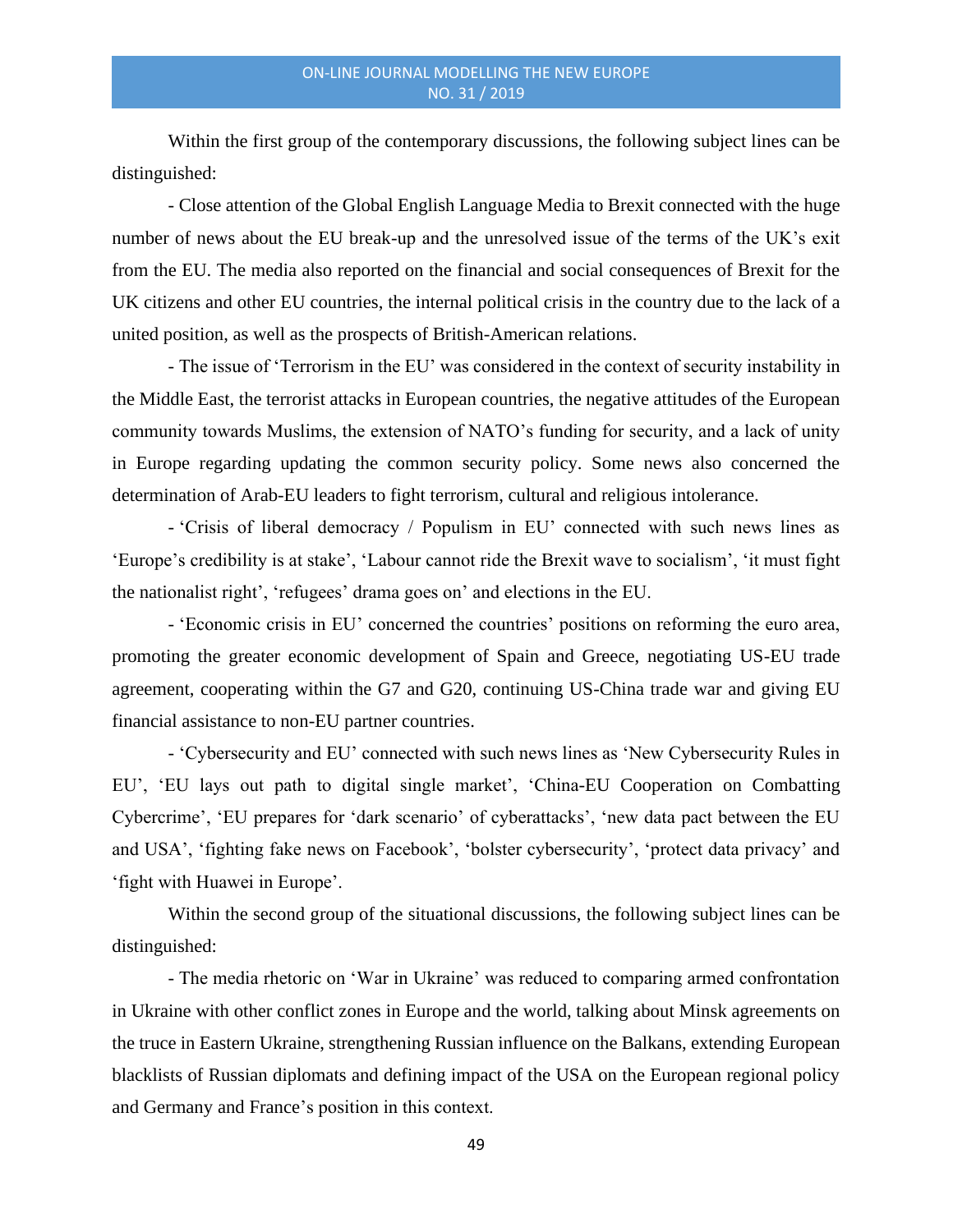- Concerning 'European energy security and Russia', media attention focused on EU/USA sanctions, gas transit to Europe through Ukraine and Europe's dependence on this process, gas security and supplies of energy resources from the USA and Asian countries, gas talks between Kyiv and Moscow. Other media messages were connected with such topics as attempts to construct additional Russian pipelines bypassing Ukraine (especially North Stream-2 and South Stream); abusing market position by Gazprom; energy interconnection among Russia and Greece, Turkey, Serbia; joining forces of the European countries for sharing energy resources to overcome security risks; using energy resources as a 'weapon' of hybrid warfare and defining the European space as US-Russia battleground.

- Discussions on 'Immigrants and Refugees in EU' is related to such news as 'Europe must be truly social', the position of European states to restricting the reception of migrants within their territory (Hungary's anti-migrant referendum), 'the cultural poison of Europe's immigration policies' and unwillingness by the EU citizens to adopt non-European cultural traditions. Besides, some media emphasized that the political elite of European states sometimes resort to 'using refugee's tragedy for political gain', as well as how these processes affect the European integration.

- Regarding climate change and the EU's role, the media actively covered issues of global warming impact, climate talks, the annual Conference of the Parties to the United Nations Framework Convention on Climate Change, Paris Agreement on Climate Change, impact of climate change on disease risk in Europe, using community for fighting climate change. The other news about 'Climate Change and EU' in the following years included the protection of human rights in climate change, the safety of the regional environment in Europe, the agriculture and food security policy, the carbon colonialism and climate corruption, the European farmers, the emissions, the floods and the climate refugee debate.

Thus, the dominant narratives that shaped the interpretations of the challenges to the EU integration policy from a certain viewpoint, subsequently, generated in public opinion a set of concepts, ideas, symbols or schemes regarding the political, economic and security trends in the EU or the whole region. It should be emphasized that through using the Internet such ideas on the interpretation of the European integration policy can be spread, as well as commented on an infinite number of times, leading to the huge information stream, when the target audience may lose touch with reality, live in a virtual world and make decisions (especially during referendums or elections) focusing on misconceptions about the EU regional and international activity.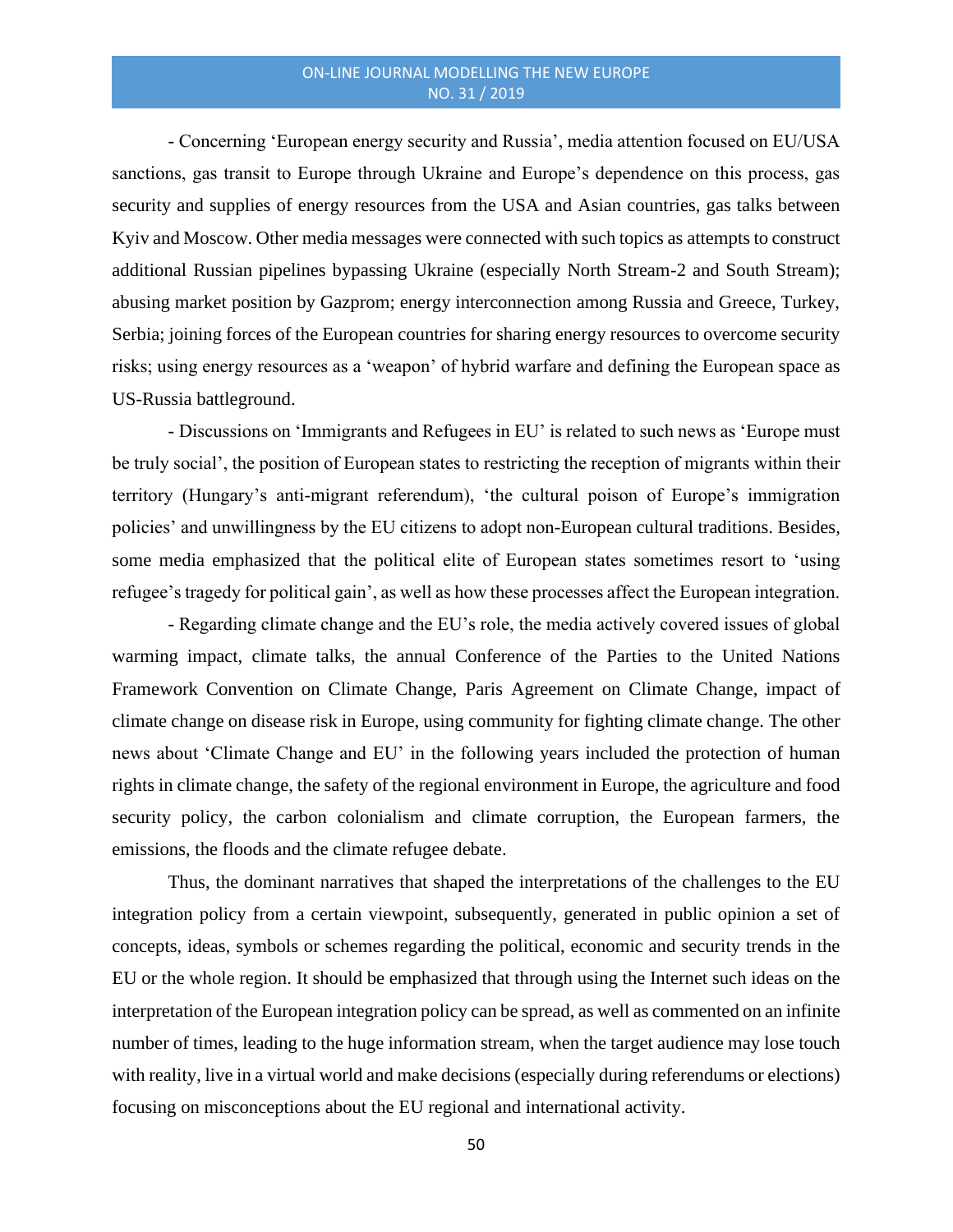Within the first group of the contemporary discussions (Brexit, Terrorism in EU, Crisis of liberal democracy / Populism in EU, Economic crisis in EU, Cybersecurity and EU), we could highlight such blocks of dominant narratives as the political block that focuses on 'politics and government', 'elections' and 'US politics and government'; the economic block that focuses on 'economic conditions and trends', 'finances', 'credit'; the international block that focuses on 'international relations' and 'international trade and world market'; the legal block that focuses on 'law and legislation', 'freedom and human rights', 'legislatures and parliaments'; the technical block that focuses on 'computers and the internet', 'telephones and telecommunications'. Notably, the narrative 'terrorism' simultaneously combines political, economic, international, legal and technical blocks (Tab. 1).

Table 1: Narratives on the first group of the contemporary discussions, January 2014- September 2019

| Challenges                           | Dominant Narratives,          |    |
|--------------------------------------|-------------------------------|----|
|                                      | % of total messages           |    |
| <b>Brexit</b>                        | international trade and world |    |
|                                      | market                        | 14 |
|                                      | conditions<br>economic<br>and |    |
|                                      | trends                        | 18 |
|                                      | elections                     | 20 |
|                                      | finances                      | 25 |
|                                      | politics and government       | 75 |
| Terrorism in EU                      | US politics and government    | 27 |
|                                      | international relations       | 41 |
|                                      | terrorism                     | 41 |
|                                      | politics and government       | 79 |
| Crisis<br>of<br>liberal<br>democracy | US politics and government    | 24 |
| Populism in EU                       | legislatures and parliaments  | 25 |
|                                      | freedom and human rights      | 25 |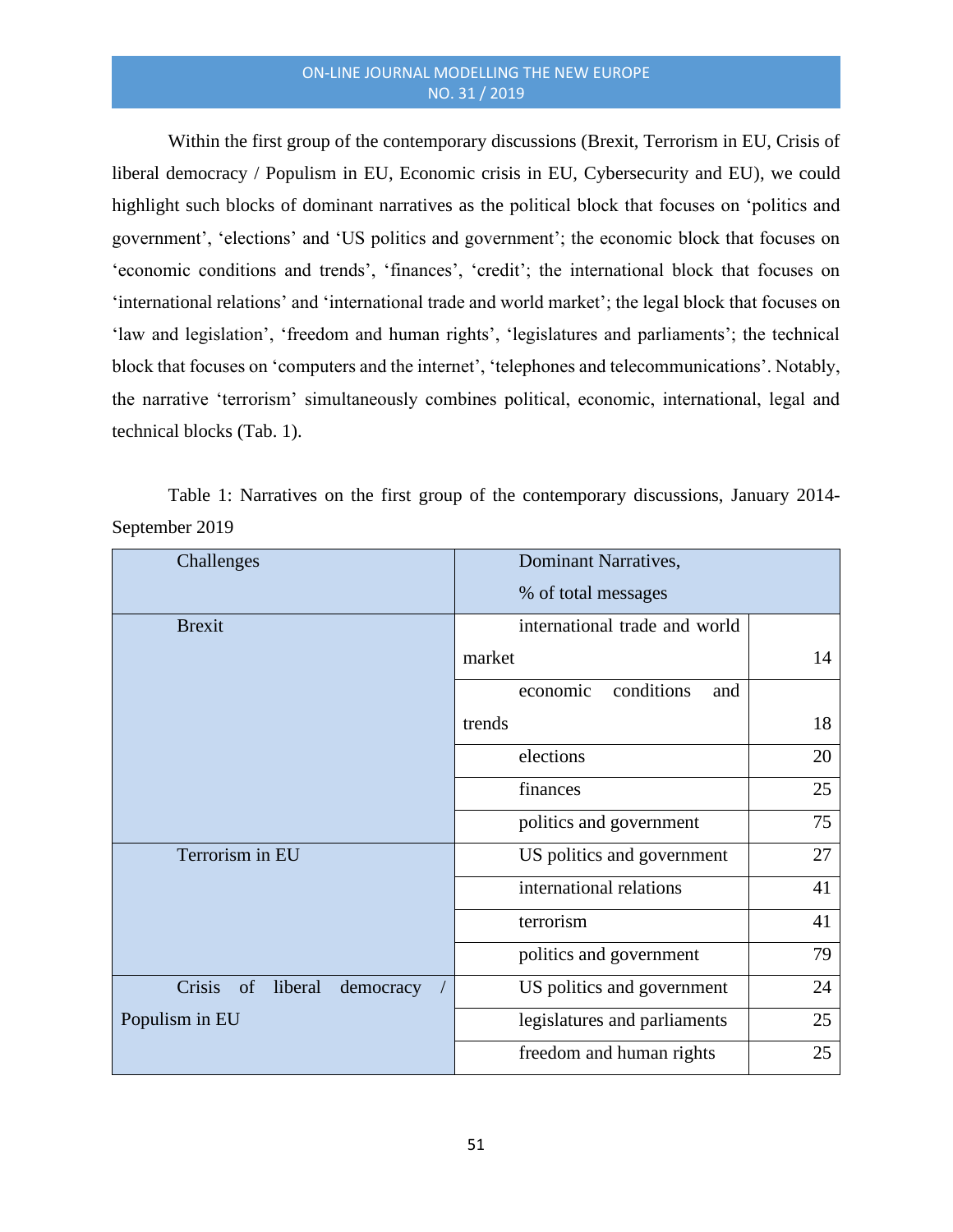| Challenges            | <b>Dominant Narratives,</b>   |    |
|-----------------------|-------------------------------|----|
|                       | % of total messages           |    |
|                       | conditions<br>economic<br>and |    |
|                       | trends                        | 25 |
|                       | elections                     | 30 |
|                       | politics and government       | 89 |
| Economic crisis in EU | elections                     | 17 |
|                       | credit                        | 17 |
|                       | international relations       | 26 |
|                       | finances                      | 36 |
|                       | conditions<br>economic<br>and |    |
|                       | trends                        | 52 |
| Cybersecurity and EU  | telephones<br>and             |    |
|                       | telecommunications            | 19 |
|                       | US politics and government    | 20 |
|                       | international relations       | 23 |
|                       | finances                      | 25 |
|                       | law and legislation           | 33 |
|                       | politics and government       | 48 |
|                       | computers and the internet    | 54 |

Source: compiled by authors according to online platform 'Media Cloud'.

Within the second group of the situational discussions (War in Ukraine, European energy security and Russia, Immigrants and refugees in EU, Climate Change and EU), the dominant narratives were narrowly thematic that allowed to purposefully shape the public perception of issues related to the EU internal and external activity (Tab. 2). The studied discussions also were socially sensitive for the European community and, therefore, required the targeted explanations or interpretations. At the same time, only such blocks of narratives as the political (politics and government, US politics and government) and international (international relations, international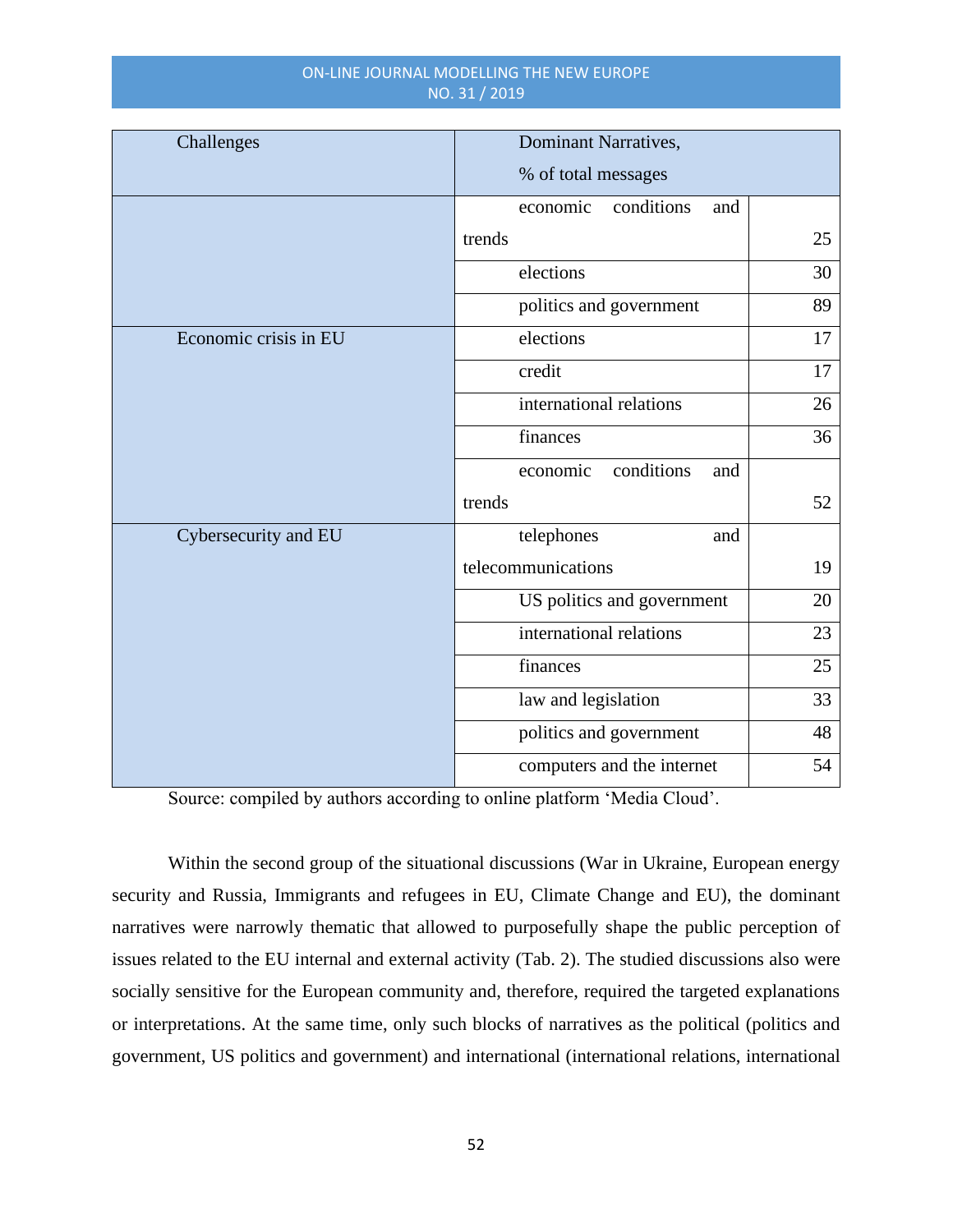trade and world market, US international relations) and partly economic (economic conditions and trends) have been identified in almost all examining challenges of the second group.

Table 2: Narratives on the second group of the situational discussions, January 2014- September 2019

| Challenges          | <b>Dominant Narratives,</b>       |    |
|---------------------|-----------------------------------|----|
|                     | % of total messages               |    |
| War in Ukraine      | defence<br>armament,<br>and       |    |
|                     | military forces                   | 32 |
|                     | <b>US</b> international relations | 35 |
|                     | US politics and government        | 41 |
|                     | international relations           | 61 |
|                     | politics and government           | 89 |
| European<br>energy  | gas (fuel)                        | 49 |
| security and Russia | international trade and world     |    |
|                     | market                            | 54 |
|                     | oil (petroleum) and gasoline      | 65 |
|                     | politics and government           | 65 |
|                     | energy and power                  | 69 |
| Immigrants<br>and   | international relations           | 20 |
| refugees in EU      | elections                         | 23 |
|                     | travel and vacations              | 24 |
|                     | conditions<br>economic<br>and     |    |
|                     | trends                            | 25 |
|                     | US politics and government        | 25 |
|                     | religion and churches             | 33 |
|                     | immigration and refugees          | 48 |
|                     | politics and government           | 77 |
|                     | food                              | 20 |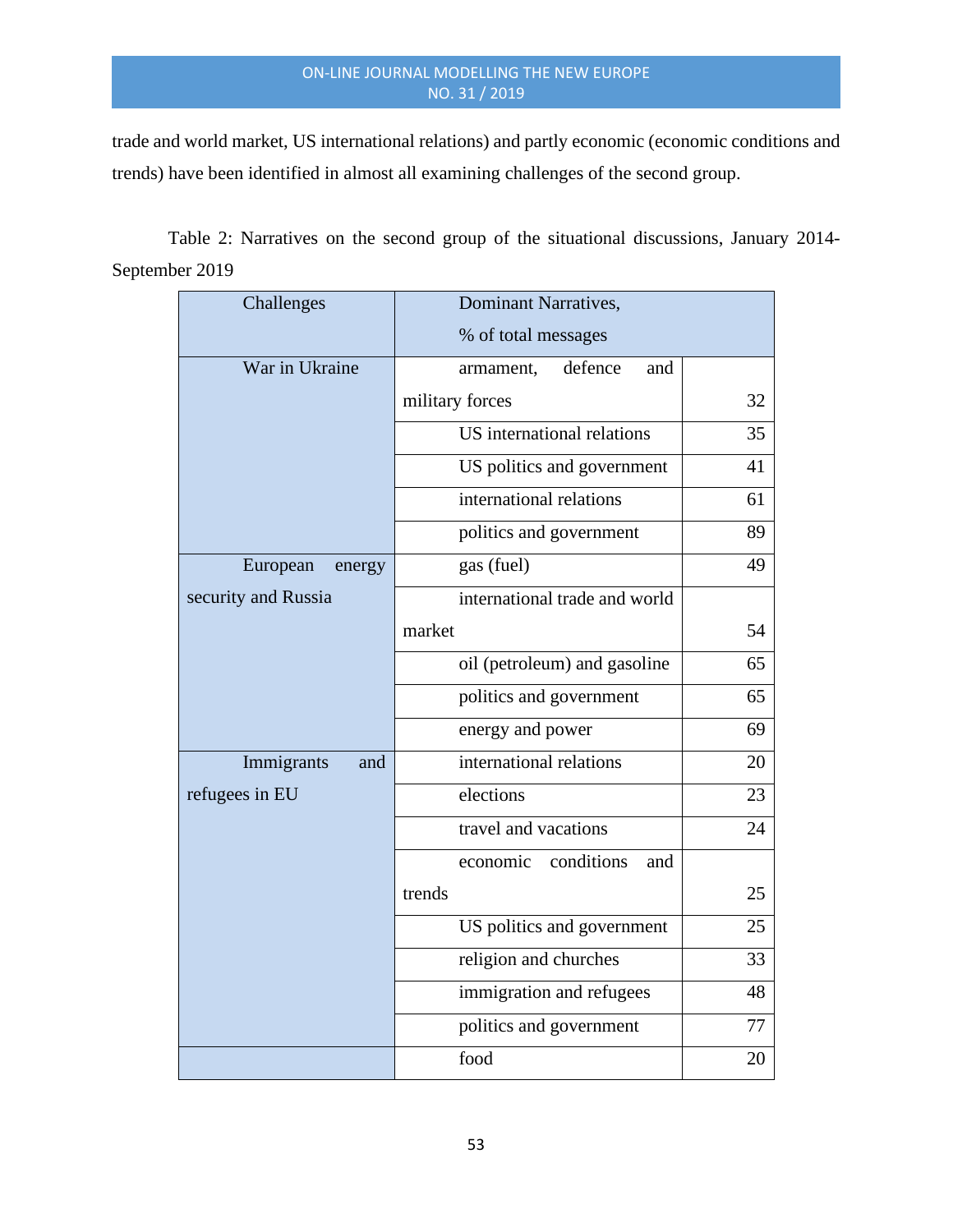| Challenges        | Dominant Narratives,          |    |
|-------------------|-------------------------------|----|
|                   | % of total messages           |    |
| Climate<br>Change | conditions<br>economic<br>and |    |
| and EU            | trends                        | 25 |
|                   | weather                       | 26 |
|                   | global warming                | 31 |
|                   | environment                   | 32 |
|                   | politics and government       | 42 |

Source: compiled by authors according to online platform 'Media Cloud'.

Political leaders who were the most average mentioned in the context of examining challenges in 2014 were Barack Obama (13% messages), Angela Merkel (13%), David Cameron (18%), John Kerry (10%), Nigel Farage (23%) and Vladimir Putin (30%); in 2015 – Angela Merkel (18%), Barack Obama (16%), David Cameron (28%), John Kerry (9%), Francois Hollande (14%), Jean-Claude Juncker (11%) and Vladimir Putin (21%); in 2016 – Angela Merkel (14%), Barack Obama (10%), Boris Johnson (9%), David Cameron (19%), Donald Trump (19%), Hillary Clinton (13%), Nigel Farage (11%), Theresa May (10%) and Vladimir Putin (22%); in 2017 – Angela Merkel (9%), Barack Obama (6%), Boris Johnson (5%), Donald Trump (11%), Emmanuel Macron (7%), Jean-Claude Juncker (5%), Jeremy Corbyn (6%), Marine Le Pen (10%), Petro Poroshenko (10%), Theresa May (9%) and Vladimir Putin (11%); in 2018 – Angela Merkel (11%), Boris Johnson (11%), Donald Trump (17%), Emmanuel Macron (11%), Federica Mogherini (10%), Theresa May (13%) and Vladimir Putin (21%); in 2019 – Angela Merkel (10%), Boris Johnson (14%), Donald Trump (18%), Emmanuel Macron (13%), Jean-Claude Juncker (5%), Mike Pompeo (6%), Theresa May (13%), Vladimir Putin (27%) and Volodymyr Zelenskiy (15%).

Using the frequency of mentions of the political leader in the news, we can distinguish the international political leaders who have been mentioned in the context of almost all examining challenges to the EU integration policy and the regional (European) leaders who have been mentioned only in the narrow research topics. Thus, within the first group (Brexit, Terrorism in EU, Crisis of liberal democracy / Populism in EU, Economic crisis in EU, Cybersecurity and EU), the main political leaders most frequently mentioned were Angela Merkel, the Chancellor of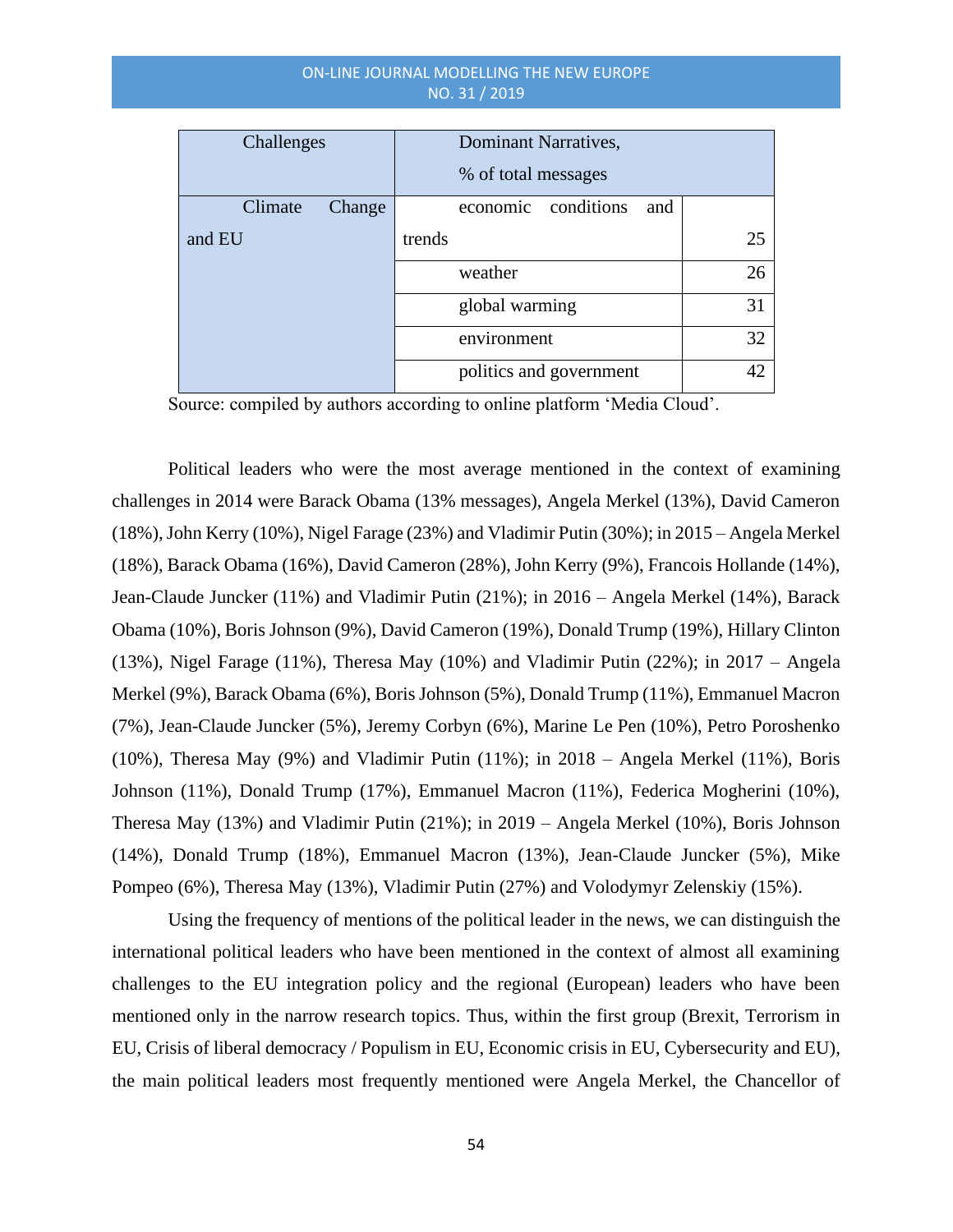Germany; Barack Obama, the 44th President of the United States; Boris Johnson, the Prime Minister of the United Kingdom since 2019; David Cameron, the Prime Minister of the United Kingdom from 2010 to 2016; Donald Trump, the 45th President of the United States; Emmanuel Macron, the President of the Fifth Republic of France; Jean-Claude Juncker, the President of the European Commission from 2014 to 2019; and Theresa May, the Prime Minister of the United Kingdom from 2016 to 2019.

Within the second group (War in Ukraine, European energy security and Russia, Immigrants and refugees in EU, Climate Change and EU), the most frequently mentioned political leaders were Angela Merkel, the Chancellor of Germany; Barack Obama, the 44th President of the United States; Donald Trump, the 45th President of the United States; David Cameron, the Prime Minister of the United Kingdom from 2010 to 2016; Donald Trump, the 45th President of the United States; Emmanuel Macron, the President of the Fifth Republic of France; John Kerry, the 68th United States Secretary of State; Jean-Claude Juncker, the President of the European Commission from 2014 to 2019; Nigel Farage, the Leader of the Brexit Party; Petro Poroshenko, the 5th President of Ukraine, and Vladimir Putin, the President of the Russian Federation.

During the coverage of the challenges to the EU integration policy, media referred to directly EU and its supranational institutions (the European Council, the European Commission, the European Parliament) and also the activities of several international institutions – the United Nations, the International Monetary Fund, NATO and OSCE. In addition, the mention of the White House, the Congress, the Senate (the USA) and the Kremlin (the Russian Federation) can be distinguished among the government institutions of other states. Reuters, New York Times, Associated Press, BBC and Agence France-Presse were among the media that have become the main platform for spreading thematic issues.

The trends of the regional distribution of mentions on the challenges to the EU integration policy over 2014-2019 (Pic. 2) have shown that:

- at the political and economic level: not only the leading states of the world, the EU's partners but also the countries trying to develop relations with the EU Member States are mentioned in the covering of the issues related to the EU activity; the discussions about the UK's withdrawal from the EU and its political and economic implications for different countries received wide international coverage; there is a tendency on the social instability in the Member States, leading to street protests of dissatisfied people, which can be used to 'stoke up' negative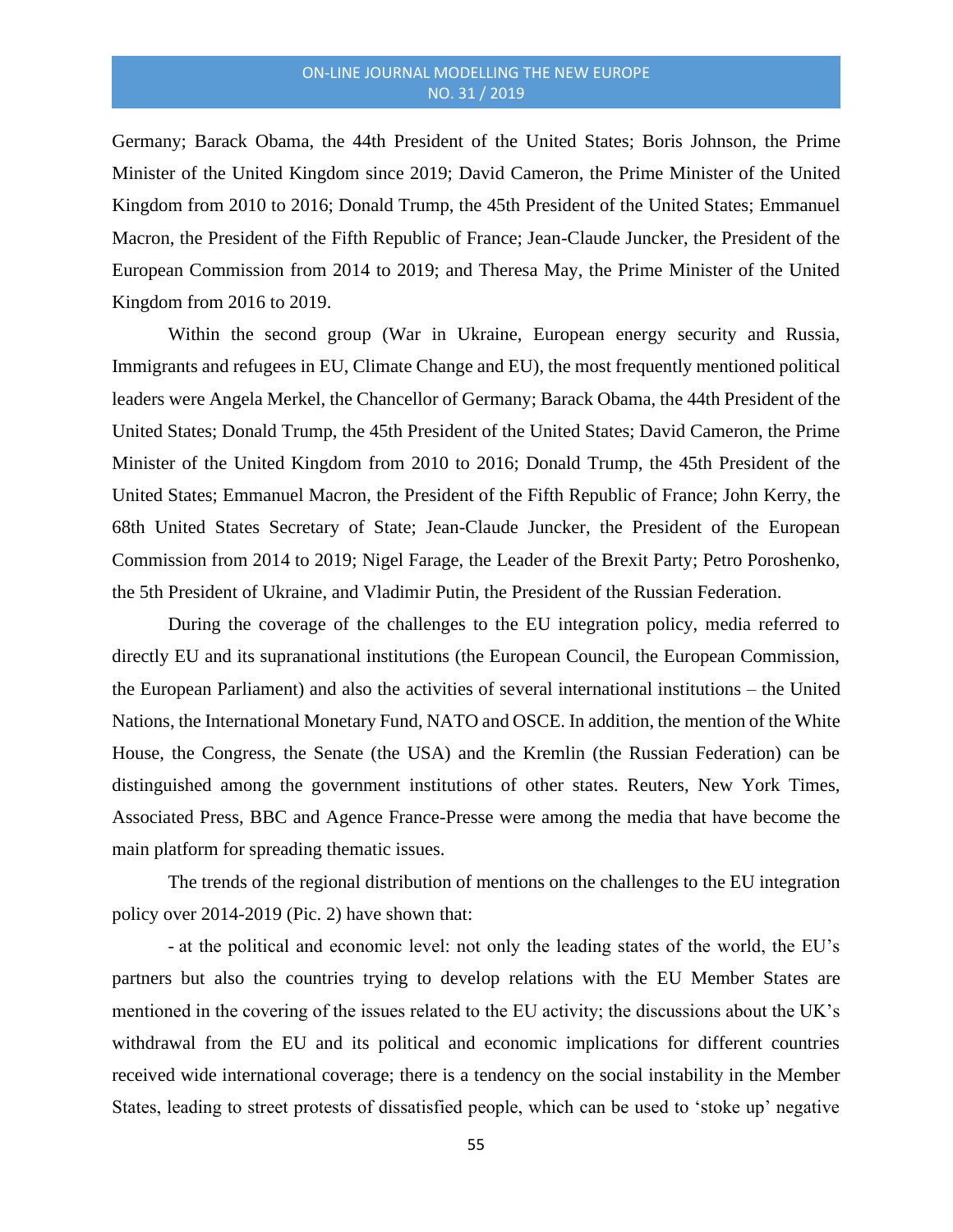attitudes towards the authorities and create conditions for dissatisfaction with their activities; public attention have been attracted to discuss the environmental issues at the pan-European and international levels; there is a tendency to focus on addressing migration issues at the EU level and the distribution of migrants among the Member States, although some European countries (Austria, Bulgaria, Greece, Italy, Hungary) issue particular demands on such a process; the rise of populist sentiments in Europe led to increased doubts on the effectiveness of the EU supranational institutions and the need to further expand the integration process; also, the slowdown in the growth of the EU economy could aggravate the political and social issues in the future.

Figure 2. Geographic coverage of mentions on the challenges to the EU integration policy over 2014-2019; %



Source: compiled by authors according to online platform 'Media Cloud'.

- at the security level: there is a situational involvement of states in the discussion of security issues, that is, a direct correlation between acts of terrorism committed in a country or the level of a terrorist threat and countries discussed in this context in the information space; the general public may have misconceptions about the states and the security level (a person has heard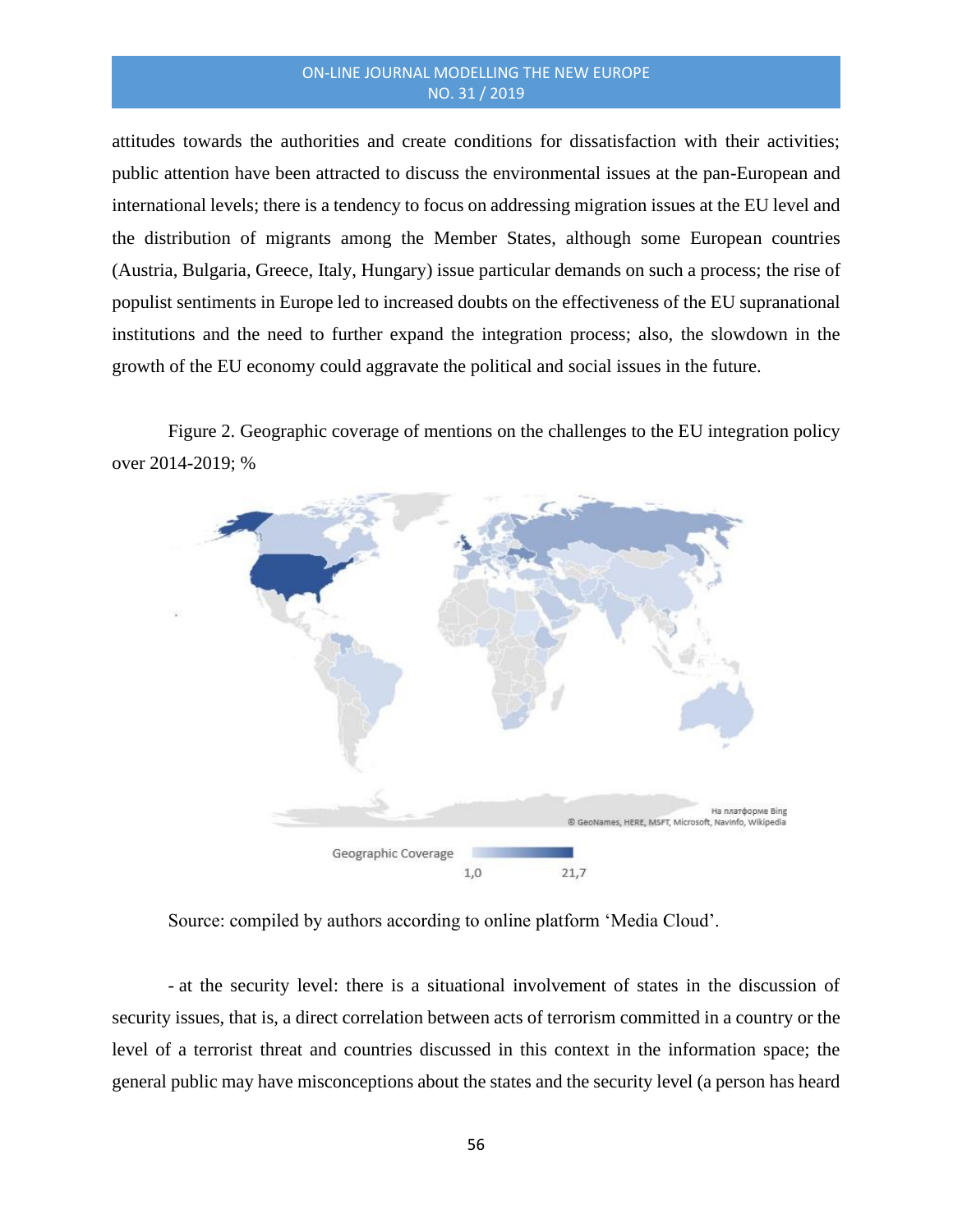or read about it), although essentially such a threat may not exist or its occurrence is low; the countries that have been attacked by terrorists should pay more attention to the internal and external audiences, as well as allocate more financial and political resources to overcome the prejudice regarding staying safely in the country; such measures should also be implemented by countries with active armed conflicts; public attention to security issues is also linked to countries that have had territorial problems in recent years; there is a change of involved countries in addressing energy security in consequence of the transformation of the EU's energy diversification policy through increased interaction with energy suppliers, the construction of additional pipelines and attempts of solutions the energy transit through Ukraine.

# **Conclusions**

Summarizing the analysis of the current challenges to the EU integration policy, we can note that the essential characteristics of the organization's activities are the formation of a constructive dialogue on the matters of joint interaction at the European level, the EU's desire to solve political, economic and security issues through deepening the European dialogue and aligning the vectors of the common development strategy since the dynamics of attitudes towards the European integration depend on the international and political situation, in particular at the EU borders, and on internal factors – economic stability, social protection, migration settlement, etc.

In prospect, the Member States and the supranational institutions will have to update common political, economic and security cooperation programs aimed at solving European countries' development issues considering their economic potential and effectiveness of the European actors' activity. The EU position will be based on the need to regularly monitor the current situation in Europe, to deepen discussions on the development of the EU economic, security and defence policy for maintaining the competitiveness of all Member States. At the same time, the fight against terrorism, cyberattacks, as well as counteracting external information influences will remain urgent challenges for the EU integration processes.

The EU initiatives to tackle regional issues related to the UK's exit from the EU, terrorism, assistance to third countries in counter-terrorism operations, combating cybercrime and destructive propaganda, as well as economic and social instability within the EU, will become the strategic interests of the European community since solution of these issues will strengthen the international and regional leadership and demonstrate the political potential of the EU.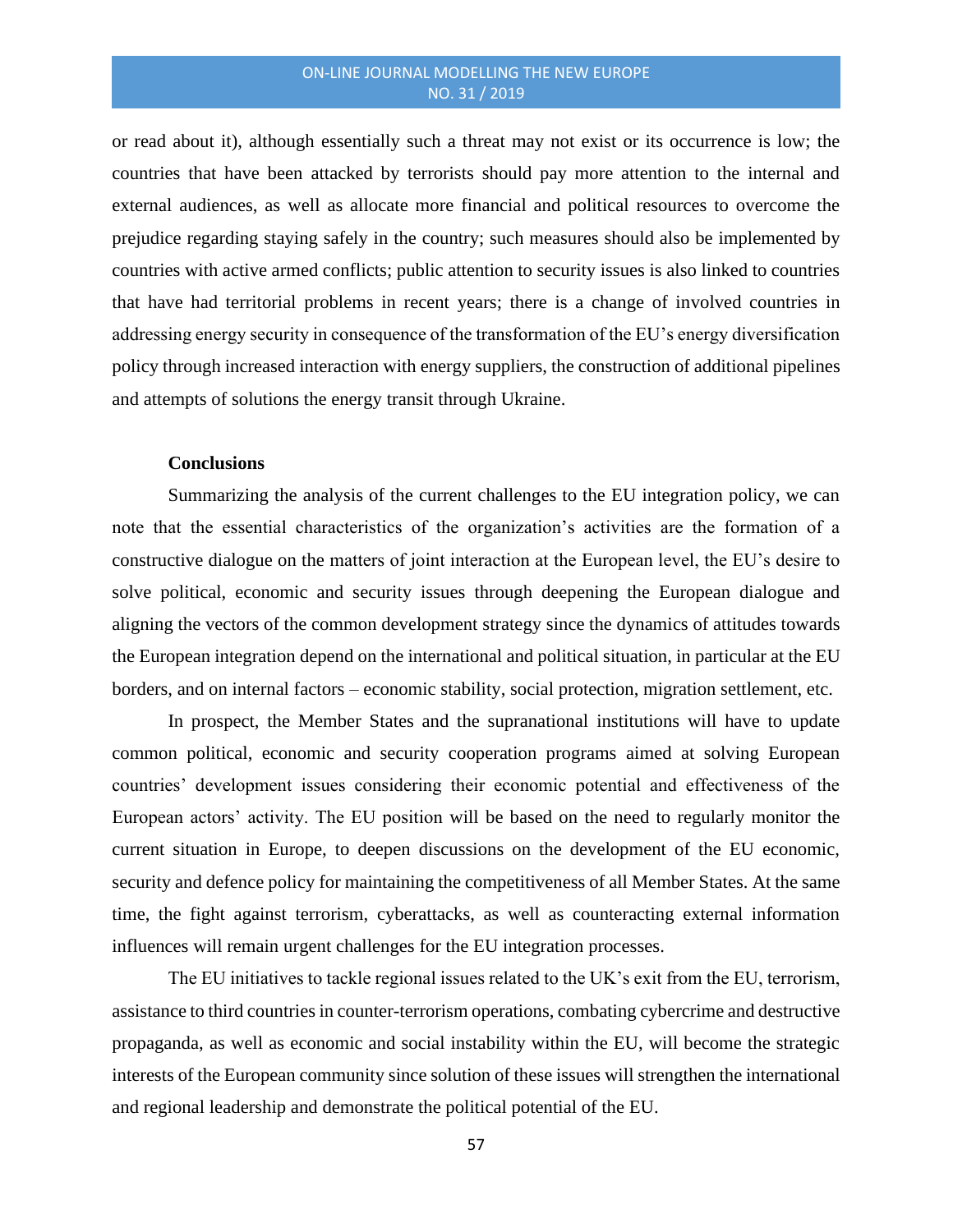# **References**

1. ENISA (2019). *About the European Union Agency for Cybersecurity.* [online], Available at: https://www.enisa.europa.eu/

2. EUROPEAN COMMISSION (2011). *Energy 2020. A strategy for competitive, sustainable and secure energy*. [online], Available at:

https://ec.europa.eu/energy/sites/ener/files/documents/2011\_energy2020\_en\_0.pdf

3. EUROPEAN COMMISSION (2014a). *10 Commission priorities for 2014-19*. [online], Available at: https://ec.europa.eu/commission/priorities\_en

4. EUROPEAN COMMISSION (2014b). *European Energy Security Strategy*. [online], Available at: https://www.eesc.europa.eu/resources/docs/european-energy-security-strategy.pdf

5. EUROPEAN COMMISSION (2015a). *Commission takes steps to strengthen EU cooperation in the fight against terrorism, organised crime and cybercrime*. [online], Available at: https://europa.eu/rapid/press-release\_IP-15-4865\_en.pdf

6. EUROPEAN COMMISSION (2015b). *Energy Union Factsheet*. [online], Available at: https://europa.eu/rapid/press-release\_MEMO-15-4485\_en.htm

7. EUROPEAN COMMISSION (2015c). *European Agenda on Security*. [online], Available at: https://ec.europa.eu/home-affairs/sites/homeaffairs/files/e-library/documents/basicdocuments/docs/eu\_agenda\_on\_security\_en.pdf

8. EUROPEAN COMMISSION (2015d). *New European Agenda on Security*. [online], Available at: https://europa.eu/rapid/press-release\_WM-16-1737\_en.htm

9. EUROPEAN COMMISSION (2016). *Action Plan on the integration of third-country nationals.* [online], Available at: https://ec.europa.eu/home-affairs/sites/homeaffairs/files/whatwe-do/policies/european-agenda-migration/proposal-implementation-

package/docs/20160607/communication\_action\_plan\_integration\_third-

country\_nationals\_en.pdf

10. EUROPEAN COMMISSION (2017a). *EU policy framework for migrant integratio*n. [online], Available at: https://ec.europa.eu/migrant-integration/the-eu-and-integration/framework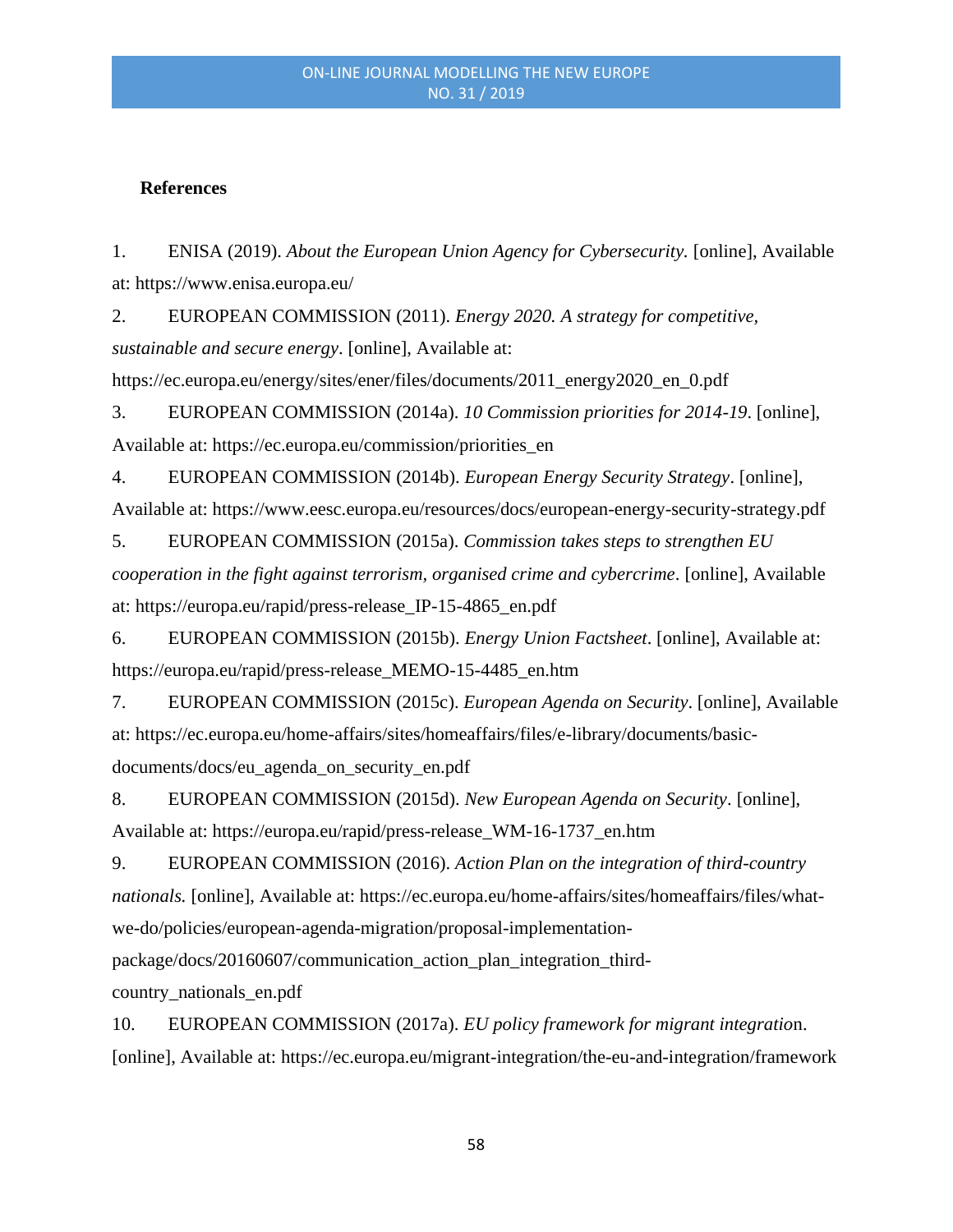11. EUROPEAN COMMISSION (2017b). *Future of Europe: Positive views from outside the EU*. [online], Available at: https://medium.com/the-latest-eurobarometer/future-of-europepositive-views-from-outside-the-eu-4feaad153028

12. EUROPEAN COMMISSION (2017c). *White paper on the future of Europe: Five scenarios.* [online], Available at: https://ec.europa.eu/commission/priorities/democraticchange/future-europe/white-paper-future-europe/white-paper-future-europe-five-scenarios\_en

13. EUROPEAN COMMISSION (2019a). *President-elect Ursula von der Leyen: Towards a new Commission (2019-2024)*. [online], Available at:

https://ec.europa.eu/commission/interim\_en

14. EUROPEAN COMMISSION (2019b). *Progress report on the Implementation of the European Agenda on Migration*. [online], Available at: https://ec.europa.eu/homeaffairs/sites/homeaffairs/files/what-we-do/policies/european-agenda-migration/20190306\_com-2019-126-report\_en.pdf

15. EUROPEAN COUNCIL (2019). *A New Strategic Agenda 2019 – 2024*. [online], Available at: https://www.consilium.europa.eu/media/39914/a-new-strategic-agenda-2019- 2024.pdf

16. EUROPEAN ENVIRONMENT AGENCY (2019). *Climate change threatens future of farming in Europe.* [online], Available at: https://www.eea.europa.eu/highlights/climate-changethreatens-future-of

17. EUROPEAN UNION (2007). *Treaty of Lisbon amending the Treaty on European Union and the Treaty establishing the European Community*. [online], Available at: https://eurlex.europa.eu/legal-content/EN/TXT/?uri=CELEX%3A12007L%2FTXT

18. FITISOVA, A., SOLODKO, A. (2016). Migration crisis in EU: policy statistics and analysis. *CEDOS*. [online], Available at: https://cedos.org.ua/en/articles/mihratsiina-kryza-v-yesstatystyka-ta-analiz-polityky (in Ukr.)

19. GOODWIN, M., RAINES, T. (2017). What Do Europeans Think About Muslim Immigration? *Chatham House.* [online], Available at:

https://www.chathamhouse.org/expert/comment/what-do-europeans-think-about-muslimimmigration#

20. GRAJEWSKI, M. (2019). EU Challenges at a Time of Transition [What Think Tanks are Thinking]. *European Parliamentary Research Service Blog*. [online], Available at: